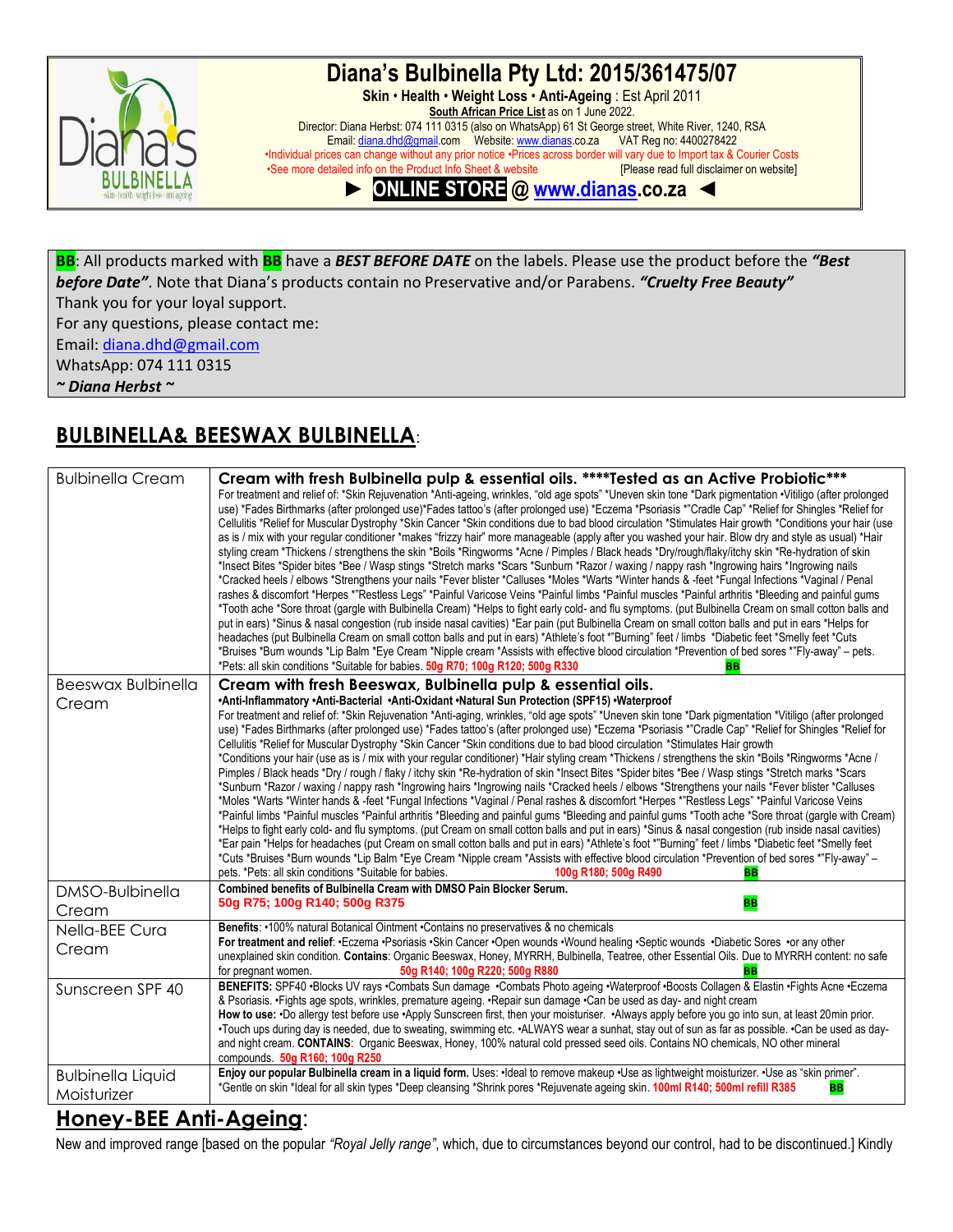note that we have 3 different products which are based on the formula of the [discontinued] *"Royal Jelly Ointment"*: (**1) Honey-BEE AA Day-Night cream, (2) Saffron-BEE AA Day-Night Cream, (3) BEE-Pink Cream** ►►►**FREE samples are available.**

| Honey-BEE AA<br>Day-Night Cream | BENEFITS: •Day cream •Night cream •Eye cream •Skin Damage repair •Ironing out your wrinkles •Sagging skin •Puffy eyes •Wound healing •Shrink<br>pores •Dark under eye circles •Adult Acne, skin irritations, etc. <b>BEESWAX: •</b> Anti-Bacterial •Anti-Inflammatory •Anti-Oxidant •Natural Sun Protection<br>(SPF15) Water proof HONEY: Antibacterial Anti-inflammatory Anti Ageing Acne Complexion boost Shrink pores Unclog pores Wound healing<br>Side Effects: *Not for people with BEE-product allergies. How to use: Apply as daily moisterizer. Excellent for open wounds. Do allergy test before<br><b>CONTAINS:</b> Beeswax, Honey, Frankincense, Neroli. NOTE: Colour & fragrance of product may vary from batch to batch, due to colour &<br>use.<br>[As from 18 Oct 2021]<br>fragrance of beeswax & honey.<br>50g R140; 100g R220; 500g R880<br>BB |
|---------------------------------|------------------------------------------------------------------------------------------------------------------------------------------------------------------------------------------------------------------------------------------------------------------------------------------------------------------------------------------------------------------------------------------------------------------------------------------------------------------------------------------------------------------------------------------------------------------------------------------------------------------------------------------------------------------------------------------------------------------------------------------------------------------------------------------------------------------------------------------------------------------|
| Honey-BEE AA                    | Gentle Coconut Oil base soap with Beeswax & Honey.                                                                                                                                                                                                                                                                                                                                                                                                                                                                                                                                                                                                                                                                                                                                                                                                               |
| soap bar                        | 50g R35; 100g R60                                                                                                                                                                                                                                                                                                                                                                                                                                                                                                                                                                                                                                                                                                                                                                                                                                                |

### **BEE-Pink PRODUCTS:** *(Quality Budget Anti-Ageing products)*

| <b>BEE-Pink Cream</b> | Benefits: •Quality Anti-Ageing Day-Night cream •Rich body cream, ideal for dry and flaky skin. •Eczema •Acne •Strengthen finger nails •Stretch marks<br>•Anti-inflammatory •Shrink pores •Improve skin tone •Improve firmness •Improve skin elasticity •Treat sun damage •Pigmentation •Old Age Spots<br>•Crows Feet How to use: Apply as facial and body cream. CONTAINS: Natural oils, beeswax, honey, sandalwood, geranium. Contains NO artificial<br>colorant. 50g R70; 100g R120; 500g R330 |
|-----------------------|--------------------------------------------------------------------------------------------------------------------------------------------------------------------------------------------------------------------------------------------------------------------------------------------------------------------------------------------------------------------------------------------------------------------------------------------------------------------------------------------------|
| BEE-Pink Soap Bar     | For: Anti-Ageing, Acne, Pimples, eczema. For all skin types. 50g R35; 100g R60                                                                                                                                                                                                                                                                                                                                                                                                                   |

## **CANNABIS PRODUCTS** *(NB: for external use only)*

| <b>Herbal Skin Cancer</b><br>Cream                      | Benefits: • Skin Cancer • Eczema • Psoriasis • Shingles • Any other skin ailments<br>Side effects: Not for people with bee product allergies. How to use: For EXTERNAL use only, apply up to 3x per day, on the affected area of skin.<br>CONTAINS: Organic Beeswax, Bulbinella, Medicinal Cannabis Oil. 50g R140; 100g R220; 500g R880<br>BB                   |
|---------------------------------------------------------|-----------------------------------------------------------------------------------------------------------------------------------------------------------------------------------------------------------------------------------------------------------------------------------------------------------------------------------------------------------------|
| Cannabis Can-<br><b>Cure Cream</b><br>(4x the strength) | Benefits: •Skin Cancer •Eczema •Psoriasis •Shingles •Any other skin ailments<br>Side effects: Not for people with bee product allergies. (4x the strength)<br>How to use: For EXTERNAL use only, apply up to 3x per day, on the affected area of skin.<br>CONTAINS: Organic Beeswax, Medicinal Cannabis Oil. 50g R375; 100g R600; 500g R2,400<br><b>BB</b>      |
| Cannabis Skin<br>Cancer Serum                           | For treatment of: Skin Cancer, Shingles, Eczema, Psoriasis, Skin allergies, Muscle spasms, Instant pain relief, and more. How to use: Massage a<br>few drops 2x per day on infected areas (after shower). For <b>EXTERNAL USE</b> only. NOT safe for pregnant & lactating women.<br>Contents: Medicinal Cannabis, Frankincense, Neroli. 10ml R220; 100ml R1,650 |
| <b>Cannabis Relaxing</b><br>Scrub Masque                | 100% natural skin scrub & masque with lovely relaxing effect on skin. Wonderful anti-ageing product, also for acne, skin cancer, shrink pores,<br>rejuvenate skin, reducing of wrinkles, and more. 50g R160; 100g R250                                                                                                                                          |
| Cannabis Puffy Eye<br>Crème (new formula)               | •Anti-Cancerous •Anti-Inflammatory •Puffy Eyes •Swollen joints & limbs •Skin Cancer •Eczema •Psoriasis •Shingles<br>50g R160; 100g R250<br>BB                                                                                                                                                                                                                   |
| Cannabis Soap<br>$bar \sim 100\%$ natural               | 100% natural soap, contains no SLES. Eczema, psoriasis, skin allergies, skin cancer, pain relief, rosacea, shingles, acne, anti-ageing. 100g R150                                                                                                                                                                                                               |
| Cann-B Happy<br>$S$ OQ $p \sim 100\%$ natural           | 100% natural soap bar. Contains no SLES. Contains Cannabis buds + - oil. Eczema, psoriasis, skin allergies, skin cancer, pain relief, rosacea,<br>shingles, acne, anti-ageing, insomnia. Only to be used in evenings. 50g R80; 100g R150                                                                                                                        |

## **100% Natural COLLAGEN ENHANCEMENT: (Anti-Ageing Skin Care)**

| Facial Soap Bar            | Gentle Coconut Oil base soap with 100% Vanilla Beans & 100% Argan Oil to enhance Collagen in Skin. 100% Vegan. 50g R35; 100g R60                                                                                                                                                                                                                                                                                                                        |
|----------------------------|---------------------------------------------------------------------------------------------------------------------------------------------------------------------------------------------------------------------------------------------------------------------------------------------------------------------------------------------------------------------------------------------------------------------------------------------------------|
| 100% Collagen<br>Enhancing | 100% Natural Anti-Ageing Serum to enhance Collagen in Skin. Contains 100% Vanilla Beans, 100% Argan Oil and other natural oils. 100% Vegan.<br>BENEFITS: •100% Natural Vegan Collagen Enhance •Anti-Ageing•Rich in antioxidants that prevent & reverse signs of ageing & age spots. Soothes &<br>softens skin. •Soothes burns •Acne •Psoriasis •Eczema. Added BENEFITS: Excellent source of vitamin E & B. It is rich in ferulic acids, eight essential |
| Anti Ageing Serum          | fatty acids, carotenoids, antioxidants, sterols, saponins and polyphones. Also rich in Niacin, Thiamin, Vit B6, Pantothenic acid.<br>10ml R220; 100ml R1,650                                                                                                                                                                                                                                                                                            |
| Collagen                   | Eye Cream to enhance Collagen in Skin. Contains 100% Vanilla Beans, 100% Argan Oil, Beeswax.                                                                                                                                                                                                                                                                                                                                                            |
| <b>Advanced Eye</b>        | 15g R220; 50g R650                                                                                                                                                                                                                                                                                                                                                                                                                                      |
| Crème                      |                                                                                                                                                                                                                                                                                                                                                                                                                                                         |
| 100% Collagen              | 100% Natural Supplement to enhance Collagen in Skin. Contains 100% Vanilla Beans, 100% Argan Oil. 100% Avocado Oil.100% Vegan. (Shake well<br>before use). How to use: Drink 1/4 teasp 3x p day . Store @ cool room temp. Benefits of 100% Vanilla Beans: Rich in antioxidants, prevent & reverse                                                                                                                                                       |
| Enhancing                  | skin ageing & skin damage. Slows down signs of ageing & age spots. Soothes burns. Rich in B-Vitamins, incl. Niacin, Thiamin, Vit B6, Pantothenic                                                                                                                                                                                                                                                                                                        |
| Supplement (Oil)           | acid. Anti-Bacterial. Acne. Stimulates hair growth. Anxiety & Depression. Weight Loss. Digestive disorders. Benefits of Argan Oil: .Diabetes                                                                                                                                                                                                                                                                                                            |
|                            | •Menopause •Cholesterol •Weight Loss •Digestion •Stress •Hypertension •Increase brain function & memory •Chronic fatigue •Osteoporosis •Fights<br>Infection Joint pain Rheumatism Detoxification Anti-Ageing Increase libido Psoriasis Acne Eczema Hair loss Brittle nails. Other BENEFITS:                                                                                                                                                             |
|                            | Excellent source of vitamin E. Rich in ferulic acids, 8 essential fatty acids, sterols, carotenoids, antioxidants, saponins, polyphones. Benefits of                                                                                                                                                                                                                                                                                                    |
|                            | Avocado Oil: Avocado oil is transported deep into skin tissue. Is rich in vitamins A, B1, B2 and D, lecithin, potassium Vit. E. Increases amount of                                                                                                                                                                                                                                                                                                     |
|                            | collagen in the skin, which is normally under attack as we grow older. Avocado oil is rich in a type of steroid called sterolin. Sterolins can penetrate<br>deeply into the skin to afford it moisture. <b>100ml R360</b>                                                                                                                                                                                                                               |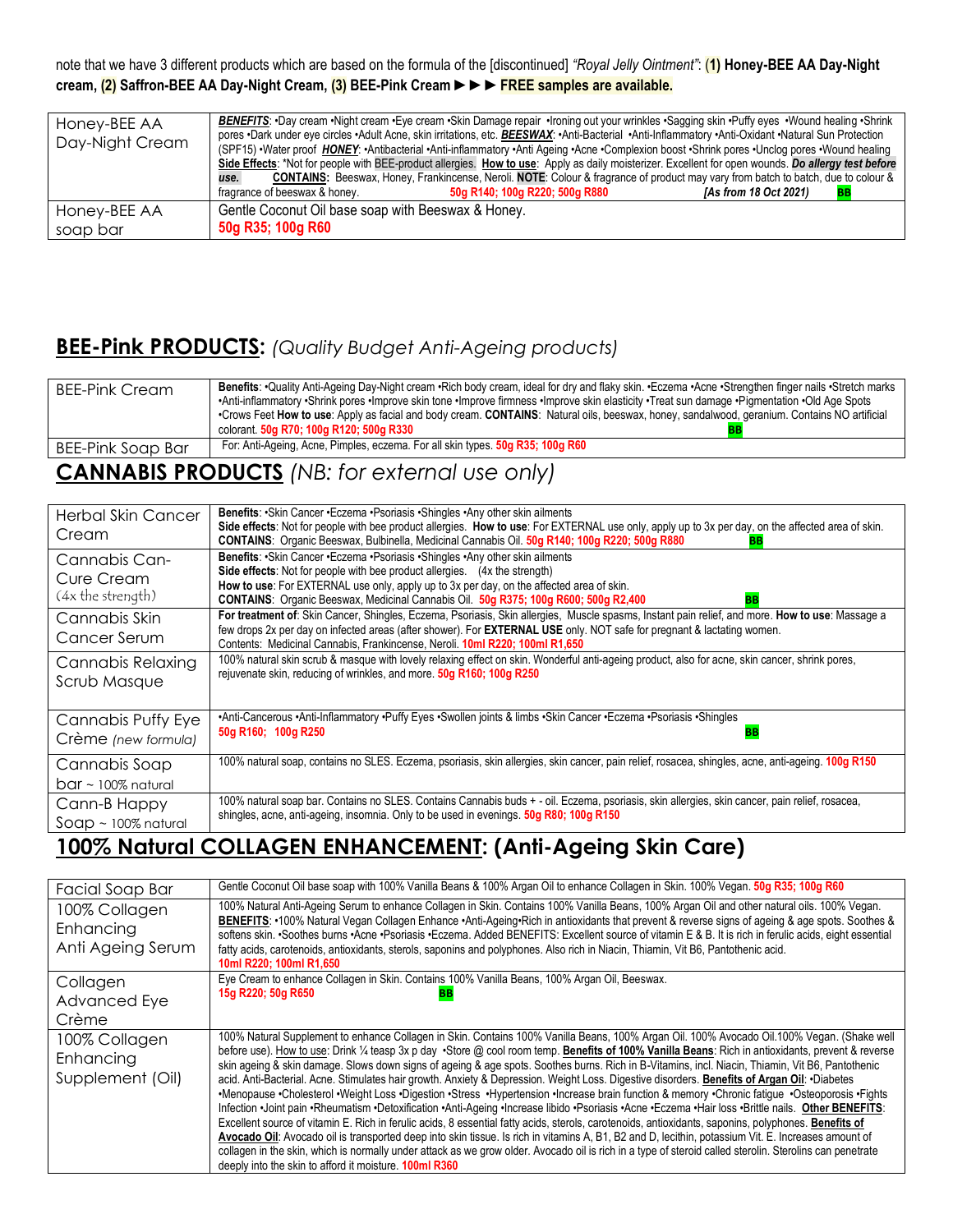| 100% Collagen<br><b>Enhancing Night</b><br>"Filler" Treatment | 100% Natural "Filler" to enhance Collagen in Skin. Contains 100% Vanilla Beans, 100% Argan Oil, Beeswax, Raw Honey. 100% Vegan. Benefits:<br>•Rich in Antioxidants which prevent & reverse skin damage & signs of ageing & Age spots •for Smooth & Soft Skin •Soothes burns •Rich in B-<br>Vitamins, incl. Niacin, Thiamin, Vit B6, Pantothenic acid ·Reducing wrinkles ·Tightening Sagging skin ·Reducing "crow's feet" ·Shrink pores ·Improve<br>skin tone ·Rejuvenate ageing skin ·Improve skin elasticity ·Anti-Bacterial ·Acne ·Anxiety & Depression ·Adds a glamorous glow to skin ·Natural<br>SPF15 How to use: • Apply in evenings, leave on 60 min – overnight<br>. Rinse and apply Diana's 100% Natural Collagen Day-Night Cream. 50g R140; 100g R220; 500g R880 |
|---------------------------------------------------------------|----------------------------------------------------------------------------------------------------------------------------------------------------------------------------------------------------------------------------------------------------------------------------------------------------------------------------------------------------------------------------------------------------------------------------------------------------------------------------------------------------------------------------------------------------------------------------------------------------------------------------------------------------------------------------------------------------------------------------------------------------------------------------|
| 100% Collagen<br>Enhancing<br>Day-Night Cream                 | Day-Night Cream to enhance Collagen in Skin. Contains 100% Vanilla Beans, 100% Argan Oil, Beeswax. Benefits: Rich in Antioxidants which<br>prevent & reverse skin damage & signs of ageing & Age spots • for Smooth & Soft Skin • Soothes burns • Rich in B-Vitamins, incl. Niacin, Thiamin, Vit<br>B6, Pantothenic acid ·Reducing wrinkles ·Tightening Sagging skin ·Reducing "crow's feet" ·Shrink pores ·Improve skin tone ·Rejuvenate ageing skin<br>.Natural SPF15. Inprove skin elasticity .Anti-Bacterial .Acne .Anxiety & Depression .Adds a glamorous glow to skin .Natural SPF15.<br>50g R140; 100g R220; 500g R880                                                                                                                                              |

### **VITAMIN-E Anti-Ageing**:

| Vitamin-E AA<br>Day-Night Cream | Products containing various natural cold pressed seed oils, which is high in Vitamin-E. These products contain no beeswax or honey. Ideal for all skin<br>types. Products are all fragrance free. Rich Day- & Night cream. Ideal to use as Eye cream. Reducing wrinkles, Shrinks pores, Improve skin tone,<br>Improve firmness, also for eczema, psoriasis. 50g R140; 100g R220; 500g R880 |
|---------------------------------|--------------------------------------------------------------------------------------------------------------------------------------------------------------------------------------------------------------------------------------------------------------------------------------------------------------------------------------------------------------------------------------------|
| Vitamin-E soap bar              | Gentle Coconut Oil base soap with for Eczema, Psoriasis, Acne, Anti-Aging. 50g R35; 100g R60                                                                                                                                                                                                                                                                                               |
| Vitamin-F<br>Anti Ageing Serum  | 100% Natural Anti-Ageing Serum which is high in natural Vitamin-E. Improve skin tone. Encourage new cell growth. Shrink pores. Reducing wrinkles.<br>Scars. Rejuvenate ageing skin. Pigmentation. Improve firmness<br>10ml R220; 100ml R1,650                                                                                                                                              |
|                                 |                                                                                                                                                                                                                                                                                                                                                                                            |

#### *ABSOLUTE* **ANTI AGEING**:

Benefits of 100%*Jasmine Absolute* Essential oil. Renowned for its Anti-Ageing qualities. Increase skin elasticity. Reduce scarring. Increase skin toning. Ideal for sensitive skin. Sedative. Muscle pains. Antidepressant. Antiseptic. Aphrodisiac. Soothes nerves. Increase confidence & Optimism. Increase feelings of euphoria. Revitalize & restore energy. Treatment for impotence, premature ejaculation & frigidity. Not to be used by pregnant and lactating women. *Jasmine Absolute*  Soap Bar Gentle Coconut Oil base soap with 100% pure *"Jasmine Absolute* Essential Oil" **100g R160 Jasmine Absolute**  Anti-Ageing Cleansing Milk **NEW product** \*Contains no soap \*Gentle on skin \*Ideal for all skin types \*Deep cleansing \*Shrink pores \*Rejuvenate ageing skin \*Pleasant natural fragrance How to use: Apply a small quantity over face, massage gently, and rinse with lukewarm water, or wipe with dry cloth or cotton wipe. •Ideal to remove makeup. •Use as lightweight moisturizer. •Use as "skin primer". **100ml R200; 500ml "refill" R750 BB** *Jasmine Absolute* Anti-Ageing Serum •Protect existing cells •Improve skin tone •Encourage new cell growth •Shrink pores •Reducing wrinkles •Rejuvenate ageing skin •Removes scars from skin •Tightening loose sagging skin under eyes •Reduces puffy and dark under eyes. •Reducing under eye wrinkles & crow's feet •Antiinflammatory •Improve firmness •Treat sun damage •Improve skin elasticity •Improve dry and crepey looking skin •Antioxidants – reverse signs of ageing. How to use: 1) Cleanse skin thoroughly. 2) Whilst skin is still warm & moist, gently dot serum on skin, don't stretch or pull skin. 3) Gently tap skin with fingertips for 1min, allow serum to dry for 5 min. 4) Apply moisturizer. For best results apply *Jasmine Absolute Day-Night Cream.* **10ml R575; 100ml R4,600** *Jasmine Absolute* Anti-Ageing Day-Night Cream Have the ABSOLUTE Anti-Ageing Experience with 100% "*Jasmine Absolute* Essential Oil" •100% natural botanical Day-Night Cream •Improves Skin tone. Shrink pores. Reduces wrinkles. Rejuvenate ageing skin. Tightening loose sagging skin. Reduces puffy & dark under eyes. Reducing crow's feet •Anti-inflammatory. Treat sun damage. Improve skin elasticity. •apply as a Day-Night Cream. (Contains Beeswax) **15g R130 ; 50g R360 ; 5g** *"Tester"* **R45** Benefits of 100% *Rose Absolute* Essential oil. Renowned for its Anti-Ageing qualities. Hydrates dry skin. Reduce redness of skin. Antiinflammatory. Antiseptic. Antiviral. Antifungal. Soothes nerves. Harmonizes the mind. Addresses depression, anger, grief, fear & stress. Uplifting your emotions. Regulates & balances hormones. Infertility. Aphrodisiac. Addresses Sexuality & Self Esteem. Nervous System sedative. Blood circulation. Useful for heart problems, high blood pressure, Liver- & gallbladder functions. *Rose Absolute* Soap Bar Gentle Coconut Oil base soap with 100% pure "*Rose Absolute* Essential Oil" **100g R160** *Rose Absolute* Anti-Ageing Cleansing Milk **NEW product** \*Contains no soap \*Gentle on skin \*Ideal for all skin types \*Deep cleansing \*Shrink pores \*Rejuvenate ageing skin \*Pleasant natural fragrance How to use: Apply a small quantity over face, massage gently, and rinse with lukewarm water, or wipe with dry cloth or cotton wipe. •Ideal to remove makeup. •Use as lightweight moisturizer. •Use as "skin primer". **100ml R200; 500ml "refill" R750 BB** *Rose Absolute* Anti-Ageing Serum Have the ABSOLUTE Anti-Ageing Experience with 100% pure "*Rose Absolute* Essential Oil" •Protect existing cells •Improve skin tone •Encourage new cell growth •Shrink pores •Reducing wrinkles •Rejuvenate ageing skin •Removes scars from skin •Tightening loose sagging skin under eyes •Reduces puffy and dark under eyes. •Reducing under eye wrinkles & crow's feet •Antiinflammatory •Improve firmness •Treat sun damage •Improve skin elasticity •Improve dry and crepey looking skin •Antioxidants – reverse signs of ageing. **How to use**: 1) Cleanse skin thoroughly. 2) Whilst skin is still warm & moist, gently dot serum on skin, don't stretch or pull skin. 3) Gently tap skin with fingertips for 1min, allow serum to dry for 5 min. 4) Apply moisturizer. For best results apply *Rose Absolute Day-Night Cream*. **10ml R575; 100ml = R4,600** *Rose Absolute* Anti-Ageing Day-Night Cream Have the ABSOLUTE Anti-Ageing Experience with 100% pure "*Rose Absolute* Essential Oil" •100% natural botanical Day-Night cream•Improves Skin tone. Shrink pores. Reduces wrinkles. Rejuvenate ageing skin. Tightening loose sagging skin. Reduces puffy & dark under eyes. Reducing crow's feet •Anti-inflammatory. Treat sun damage. Improve skin elasticity •apply as a Day-Night Cream. (Contains Beeswax) **15g R130 ; 50g R360 ; 5g** *"Tester"* **R45 SAFFRON**:

| Facial Soap<br>Bar | Gentle Coconut Oil base soap with SAFFRON & essential oils to treat anti-ageing. Also helps for acne, pimples & black heads. | 50a R45: 100a R80 |
|--------------------|------------------------------------------------------------------------------------------------------------------------------|-------------------|
|--------------------|------------------------------------------------------------------------------------------------------------------------------|-------------------|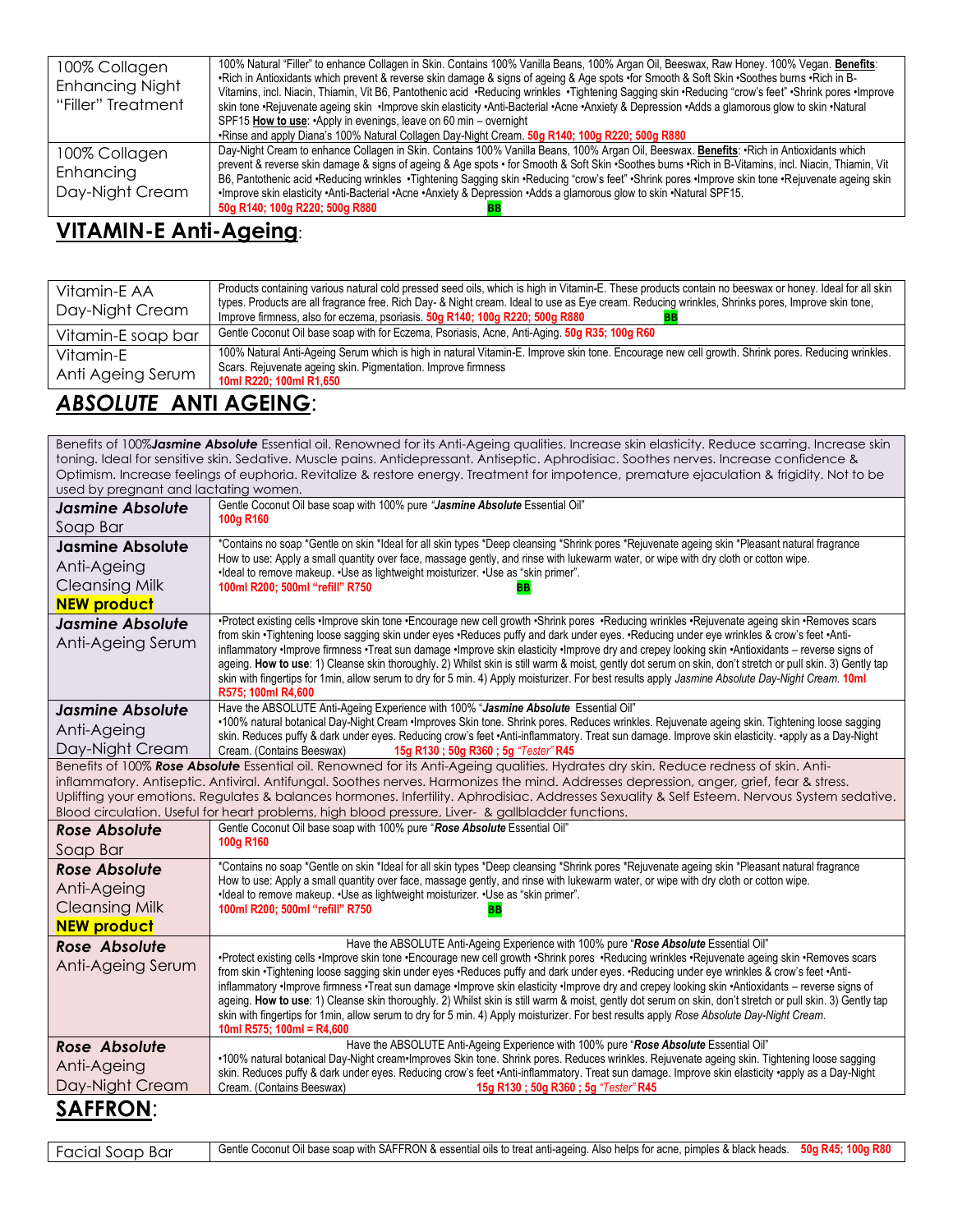| Saffron AA<br><b>Cleansing Milk</b><br><b>NEW PRODUCT</b> | *Contains no soap *Gentle on skin *Ideal for all skin types *Deep cleansing *Shrink pores *Rejuvenate ageing skin *Pleasant natural fragrance<br>How to use: Apply a small quantity over face, massage gently, and rinse with lukewarm water, or wipe with dry cloth or cotton wipe.<br>•Ideal to remove makeup. •Use as lightweight moisturizer. •Use as "skin primer".<br>100ml R110; 500ml "refill" R410                                                                                                                                                                                                                                                                                                                                                                                                                                                                                                                                                                                                                                                                                                             |
|-----------------------------------------------------------|-------------------------------------------------------------------------------------------------------------------------------------------------------------------------------------------------------------------------------------------------------------------------------------------------------------------------------------------------------------------------------------------------------------------------------------------------------------------------------------------------------------------------------------------------------------------------------------------------------------------------------------------------------------------------------------------------------------------------------------------------------------------------------------------------------------------------------------------------------------------------------------------------------------------------------------------------------------------------------------------------------------------------------------------------------------------------------------------------------------------------|
| Saffron-BEE AA<br>Day-Night Cream<br><b>NEW PRODUCT</b>   | BENEFITS: Day cream .Night cream .Eye cream .Skin Damage repair .Ironing out your wrinkles .Sagging skin .Puffy eyes .Wound healing .Shrink<br>pores .Dark under eye circles .Adult Acne, skin irritations, etc. <b>BEESWAX:</b> .Anti-Bacterial .Anti-Inflammatory .Anti-Oxidant .Natural Sun Protection<br>(SPF15) • Water proof HONEY: • Antibacterial • Anti-inflammatory • Anti Ageing • Acne • Complexion boost • Shrink pores • Unclog pores • Wound healing<br>Side Effects: *Not for people with BEE-product allergies. How to use: Apply as daily moisterizer. Excellent for open wounds. Do allergy test before<br><b>CONTAINS:</b> Beeswax, Honey, Frankincense, Neroli, Saffron. NOTE: Colour & fragrance of product may vary from batch to batch, due to<br>use.<br>colour & fragrance of beeswax & honey.<br>50g R160; 100g R250; 500g R1,000<br><b>IAs from 18 Oct 2021) BB</b>                                                                                                                                                                                                                         |
| <b>Saffron</b><br><b>BEE-Flawless</b><br>#plooiloos       | Benefits: ·Relaxing effect on body and mind ·Scars ·Stretch marks ·Antidepressant · Antiseptic ·Anxiety ·Increase circulation ·Reducing wrinkles<br>•Tightening Sagging skin •Reducing "crow's feet" •Anti-inflammatory •Shrink pores •Improve skin tone •Rejuvenate ageing skin •Improve firmness<br>•Improve skin elasticity •Adds a glamorous glow to skin •Natural SPF15. How to use: •Apply in evenings, leave on 60 min – overnight<br>•Rinse and apply any Diana's Anti-Ageing Toner, SERUM and Day-Night Cream NOTE: At cool room temperature, this treatment has a "solid texture",<br>and "melts" upon contact with warm skin. CONTAINS: Organic Beeswax, Raw Honey, Castello SAFFRON. 50g R220; 100g R390                                                                                                                                                                                                                                                                                                                                                                                                    |
| <b>SAFFRON</b> Argan Oil                                  | Benefits of SAFFRON: •Effective Antidepressant •Reduce anxiety •OCD treatment •Anti-Cancer •Alzheimers •Antioxidant •Prevents heart disease<br>•Pain relief •Treats some eye conditions •Fights respiratory diseases •Lowers blood pressure •Reduces food cravings •Suppresses appetite<br>•Promotes weight loss •Improves digestion •Anti-Ageing. Benefits of ARGAN: •Diabetes •Cholesterol •Weight Loss (natural appetite suppressant)<br>•Menopause •Digestion •Increase brain function •Increase memory •Hair loss •Brittle nails •Stress •Hypertension •Chronic fatigue •Osteoporosis<br>•Fights Infection •Detoxification •Rheumatism •Joint pain •Anti-Ageing •Increase libido •Acne •Psoriasis •Eczema. Store @ cool room temp.<br>How to use: 1) Apply to skin, OR 2) Drink 1/4 teasp 3x p.day (shake well before use)<br>BENEFITS: Excellent source of vitamin E. It is rich in ferulic acids, eight essential fatty acids, carotenoids, antioxidants, sterols, saponins and<br>polyphones. Generally regarded as safe for pregnant & lactating women, as well as children. 10ml R125; 100ml R560; 1Lt R3,360 |

## **CHARCOAL PRODUCTS:**

| Charcoal Anti-<br><b>Ageing Detox</b><br>Masque | Benefits: Detox of skin, acne, pimples, blackheads, anti-inflammatory, even skin tone, alternative wound treatment, insects bites, puffy under eyes,<br>dark under eyes, cellulite, anti-ageing, tightens skin, relaxes your face, reduce risk of skin cancer, antibacterial, anti-microbial, anti-fungal, anti-<br>oxidant, UV rays protection, can be used as a natural toothpaste Side effects: Not for people with bee product allergies How to use:<br>Use 2 – 4x per week. Apply, leave on for 60 min, rinse and apply any Diana's skin toner and Day-Night cream.<br>Contains: Organic Beeswax, Raw Honey, Activated Charcoal, and other 100% natural ingredients. Store at cool room temperature.<br>50g R140; 100g R220; 500g R880 |
|-------------------------------------------------|---------------------------------------------------------------------------------------------------------------------------------------------------------------------------------------------------------------------------------------------------------------------------------------------------------------------------------------------------------------------------------------------------------------------------------------------------------------------------------------------------------------------------------------------------------------------------------------------------------------------------------------------------------------------------------------------------------------------------------------------|
| Charcoal Soap                                   | Gentle Coconut Oil base soap with ground charcoal & essential oils. Helps for Anti-Ageing by NOT drying out your skin, detox, and acne, pimples &<br>black heads. Perfect also for teenage skin. Suitable for all skin types.<br>50g R35; 100g R60                                                                                                                                                                                                                                                                                                                                                                                                                                                                                          |
| African Black soap                              | This is my own take on AFRICAN BLACK SOAP. *100% natural *100% vegan *contains no "sodium laureth sulphate" *contains no animal fat.<br>EXCELLENT for: *Anti-Ageing *Antioxidant *Acne *Eczema *Psoriasis *Gives even skin tone *Rich in Vit C + potassium. CONTAINS: Coconut oil<br>base, burnt charcoal ashes, sundried banana peel, Frankincense, Teatree en Lemon essential oil. 100g R60                                                                                                                                                                                                                                                                                                                                               |
| <b>Black Ointment</b><br>(Drawing Ointment)     | Boils (furuncles), Carbuncles, Pimples, Acne, Insect bites, Minor cuts, Sores or Burns. Contains beeswax & honey.<br>50g R140; 100g R220                                                                                                                                                                                                                                                                                                                                                                                                                                                                                                                                                                                                    |

## **COFFEE Products**:

| <b>BEE-New Coffee</b><br>Masque | Benefits: Perks up your skin ·Redness ·Puffy under eyes ·Dark under eyes ·Cellulite ·Anti-inflammatory ·Even skin tone ·Alert appearance ·Anti-<br>-Ageing •Tightens skin •Relaxes your face •Reduces risk of skin cancer •Acne / pimples •Antibacterial •Anti-Microbial •Anti-Fungal •Antioxidant •UV-<br>rays Protection. Side effects: Not for people with bee product allergies. How to use: : •Use 2-4x per week •Apply, leave on for 60 min •Rinse & apply<br>any Diana's Skin Toner & Day / Night Cream CONTAINS: Organic Beeswax, Raw Honey, 100% Coffee & other 100% natural ingredients.<br>50g R140; 100g R220; 500g R880 |
|---------------------------------|--------------------------------------------------------------------------------------------------------------------------------------------------------------------------------------------------------------------------------------------------------------------------------------------------------------------------------------------------------------------------------------------------------------------------------------------------------------------------------------------------------------------------------------------------------------------------------------------------------------------------------------|
| <b>BEE-New Coffee</b>           | Gentle Coconut Oil base soap with 100% pure ground coffee.                                                                                                                                                                                                                                                                                                                                                                                                                                                                                                                                                                           |
| Soap Bar                        | 50g R35; 100g R60                                                                                                                                                                                                                                                                                                                                                                                                                                                                                                                                                                                                                    |

## **DRAGON FRUIT Products**:

| Dragon Fruit                                                   | Gentle Coconut oil based soap. Contains no SLES. With real fruit. For Anti-Ageing, Acne, Improves skin tone, Hydrates skin, Rich in Vit-B3 and                                                                                                                                                                                                                                                                                                                                                                                                                                                                                                                                                                                                      |
|----------------------------------------------------------------|-----------------------------------------------------------------------------------------------------------------------------------------------------------------------------------------------------------------------------------------------------------------------------------------------------------------------------------------------------------------------------------------------------------------------------------------------------------------------------------------------------------------------------------------------------------------------------------------------------------------------------------------------------------------------------------------------------------------------------------------------------|
| Coconut Soap Bar                                               | more Contains no artificial colouring or fragrance                                                                                                                                                                                                                                                                                                                                                                                                                                                                                                                                                                                                                                                                                                  |
| <b>NEW product</b>                                             | 50g R35; 100g R60                                                                                                                                                                                                                                                                                                                                                                                                                                                                                                                                                                                                                                                                                                                                   |
| Dragon Fruit                                                   | Gentle Glycerine based soap. Contains no SLES. With real fruit. For Anti-Ageing, Acne, Improves skin tone, Hydrates skin, Rich in Vit-B3 and more                                                                                                                                                                                                                                                                                                                                                                                                                                                                                                                                                                                                   |
| Glycerine Soap Bar                                             | Contains no artificial colouring or fragrance                                                                                                                                                                                                                                                                                                                                                                                                                                                                                                                                                                                                                                                                                                       |
| <b>NEW product</b>                                             | 50g R35; 100g R60                                                                                                                                                                                                                                                                                                                                                                                                                                                                                                                                                                                                                                                                                                                                   |
| Dragon Fruit BEE-<br>Flawless #plooiloos<br><b>NEW product</b> | "With real fruit" - Benefits: ·Protect existing cells ·Encourage new cell growth ·Reducing wrinkles ·Removes scars ·Tightening Sagging skin<br>•Reducing "crow's feet" •Anti-inflammatory •Shrink pores •Improve skin tone •Rejuvenate ageing skin •Improve firmness •Improve skin elasticity<br>•Improve dry skin •Treat sun damage •Pigmentation •Antioxidant. How to use: •Apply in evenings, leave on 60 min – overnight •Rinse and apply any<br>Diana's Skin Toner, Serum and Day-Night cream NOTE: This Treatment has a "solid texture" in winter months, and "melts" upon contact with warm<br>skin. Also has a "sticky texture" due to the honey content. CONTAINS: Organic Beeswax, Raw Honey, myrrh essential oil, and real Dragon Fruit. |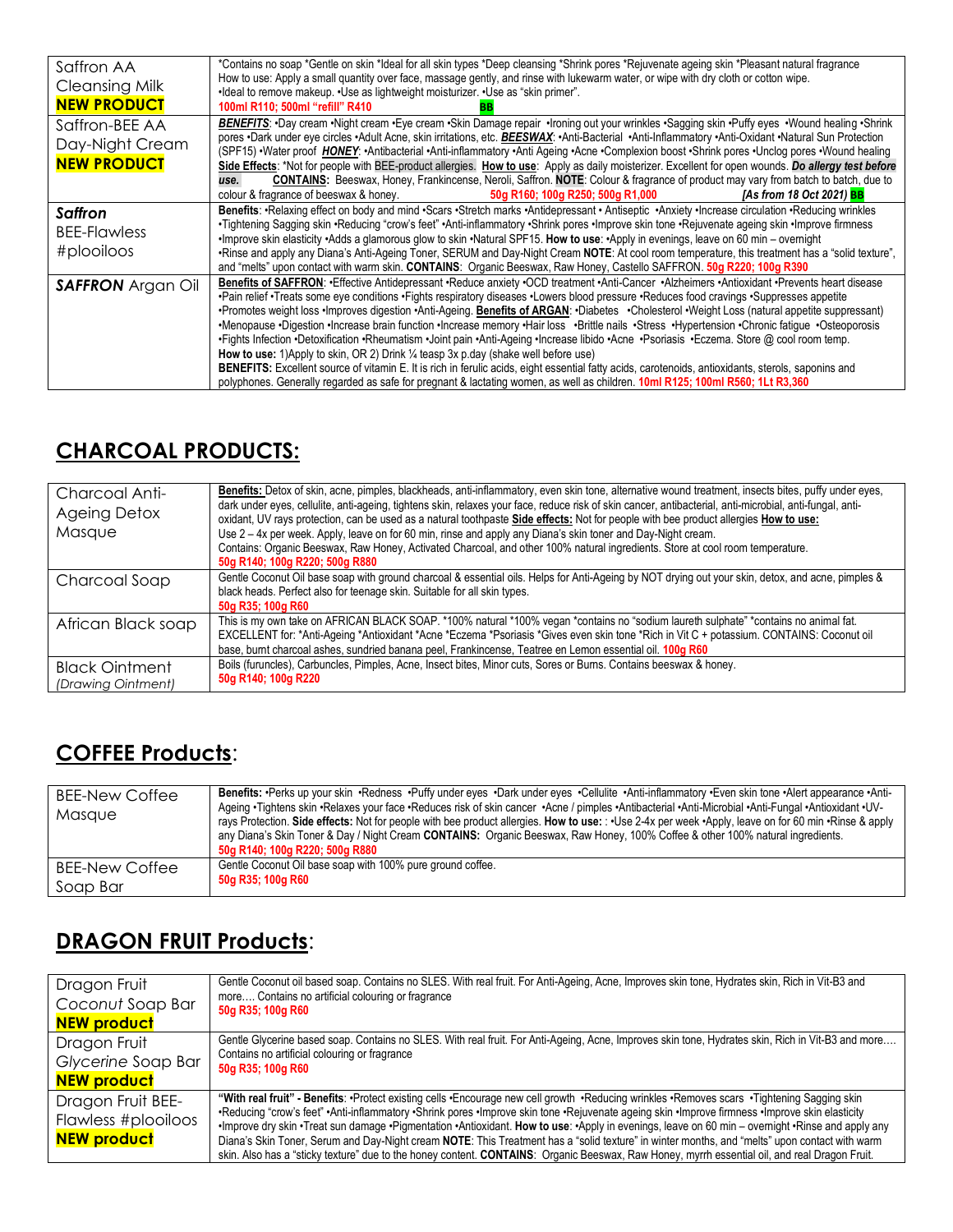## **MYRRH ANTI-AGEING**: *(For all skin types)*

| <b>BENEFITS</b> of MYRRH ANTI-AGEING Skin range: •Protect existing cells •Improve skin tone •Encourage new cell growth •Shrink pores |                                                                                                                                                                                                                                                                                                                      |
|--------------------------------------------------------------------------------------------------------------------------------------|----------------------------------------------------------------------------------------------------------------------------------------------------------------------------------------------------------------------------------------------------------------------------------------------------------------------|
|                                                                                                                                      | •Reducing wrinkles •Rejuvenate ageing skin •Removes scars from skin •Pigmentation •Tightening loose sagging skin under eyes •Reducing                                                                                                                                                                                |
|                                                                                                                                      | under eye wrinkles & crow's feet • Anti-inflammatory • Improve firmness • Treat sun damage • Improve skin elasticity • Improve dry and                                                                                                                                                                               |
|                                                                                                                                      | crepey looking skin • Antioxidants – reverse signs of ageing. *Due to MYRRH content, it is NOT safe for pregnant or lactating women.                                                                                                                                                                                 |
| Myrrh AA Facial                                                                                                                      | Gentle Coconut Oil base soap with Myrrh Resin & essential oils to treat anti-ageing. Also helps for acne, pimples & black heads. 50g R35; 100g R60                                                                                                                                                                   |
| Soap Bar                                                                                                                             |                                                                                                                                                                                                                                                                                                                      |
| Myrrh AA                                                                                                                             | *Contains no soap *Gentle on skin *Ideal for all skin types *Deep cleansing *Shrink pores *Rejuvenate ageing skin *Pleasant natural fragrance                                                                                                                                                                        |
| <b>Cleansing Milk</b>                                                                                                                | How to use: Apply a small quantity over face, massage gently, and rinse with lukewarm water, or wipe with dry cloth or cotton wipe.<br>•Ideal to remove makeup. •Use as lightweight moisturizer. •Use as "skin primer".                                                                                              |
| <b>NEW PRODUCT</b>                                                                                                                   | 100ml R80; 500ml "refill" R300                                                                                                                                                                                                                                                                                       |
| Myrrh AA Skin                                                                                                                        | Removes impurities, tighter pores, deep cleanse, PH Balancer, controls oil. All natural botanical product to leave your skin fresh and clean. Contains                                                                                                                                                               |
| Toner                                                                                                                                | NO alcohol *Due to MYRRH content, it is NOT safe for pregnant or lactating women. 100ml R80                                                                                                                                                                                                                          |
| Myrrh AA Makeup                                                                                                                      | •Cleansing •Moisturizing •Antiseptic •Non greasy •Anti-inflammatory •Antioxidant •Sebum Replacement •Eliminate excess Sebum •Ideal for pimples                                                                                                                                                                       |
| Remover                                                                                                                              | & acne .Unclog / Shrink pores .Natural Astringent .Improve skin tone .Improve firmness .Reducing wrinkles / ageing .Minimize dark under eyes.                                                                                                                                                                        |
|                                                                                                                                      | How to use: 1) apply 4-6 drops on skin 2) Gently wipe with cotton wipes or damp cloth. Don't stretch or pull skin. *Due to MYRRH content, it is NOT<br>safe for pregnant & lactating women. 10ml R80; 100ml R640                                                                                                     |
| Myrrh Anti-Ageing                                                                                                                    | Benefits: •Protect existing cells •Improve skin tone •Encourage new cell growth •Shrink pores •Reducing wrinkles •Rejuvenate ageing skin •Removes                                                                                                                                                                    |
| & Healing Serum                                                                                                                      | scars from skin •Pigmentation •Tightening loose sagging skin under eyes •Reducing under eye wrinkles & crow's feet •Anti-inflammatory •Improve                                                                                                                                                                       |
|                                                                                                                                      | firmness ·Treat sun damage ·Improve skin elasticity ·Improve dry and crepey looking skin ·Antioxidants - reverse signs of ageing                                                                                                                                                                                     |
|                                                                                                                                      | How to use: 1) Cleanse skin thoroughly. 2) Whilst skin is still warm & moist, gently dot serum on skin, don't stretch or pull skin. 3) Gently tap skin with<br>fingertips for 1min, allow serum to dry for 5 min. 4) Apply moisturizer. For best results apply Diana's Myrrh Anti-Ageing Day- or Night Cream *Due to |
|                                                                                                                                      | MYRRH content, it is NOT safe for pregnant & lactating women. 10ml R220; 100ml R1,650                                                                                                                                                                                                                                |
| Myrrh AA Day                                                                                                                         | Benefits: •To treat and prevent signs of ageing. Also for treatment of acne, pimples & black heads. •Natural SPF15 Cream. How to use: Apply as                                                                                                                                                                       |
| Cream                                                                                                                                | Daily Moisturiser. CONTAINS: Organic Beeswax, MYRRH, Teatree, other essential oils. *Due to MYRRH content, it is NOT safe for pregnant or                                                                                                                                                                            |
|                                                                                                                                      | lactating women. 50g R140; 100g R220; 500g R880                                                                                                                                                                                                                                                                      |
| Myrrh AA Night                                                                                                                       | Benefits: . To treat and prevent signs of ageing. Also for treatment of acne, pimples & black heads. . Natural SPF15 Cream. How to use: Apply as<br>Night Cream. CONTAINS: Organic Beeswax, MYRRH, Teatree, other essential oils. *Due to MYRRH content, it is NOT safe for pregnant or lactating                    |
| Cream                                                                                                                                | 50g R140; 100g R220; 500g R880<br>women.                                                                                                                                                                                                                                                                             |
| <b>Myrrh BEE-Flawless</b>                                                                                                            | Benefits: •Protect existing cells •Encourage new cell growth •Reducing wrinkles •Removes scars •Tightening Sagging skin •Reducing "crow's feet"                                                                                                                                                                      |
|                                                                                                                                      | •Anti-inflammatory •Shrink pores •Improve skin tone •Rejuvenate ageing skin •Improve firmness •Improve skin elasticity •Improve dry skin •Treat sun                                                                                                                                                                  |
| #plooiloos                                                                                                                           | damage .Pigmentation .Antioxidant. How to use: .Apply in evenings, leave on 60 min - overnight .Rinse and apply Diana's Myrrh Anti-Ageing Toner,                                                                                                                                                                     |
|                                                                                                                                      | SERUM and Day- or Night Cream. NOTE: This Treatment has a "solid texture" in winter months, and "melts" upon contact with warm skin. Also has a                                                                                                                                                                      |
|                                                                                                                                      | "sticky texture" due to the honey content. CONTAINS: Organic Beeswax, Raw Honey, MYRRH, other essential oils. NOT to be used by PREGNANT                                                                                                                                                                             |
|                                                                                                                                      | & lactating woman, or people who are allergic to BEE products. 50g R140; 100g R220; 500g R880                                                                                                                                                                                                                        |

## **LOTUS ANTI-AGEING**: *(Ideal for oily skin)*

| Lotus AA Facial                                  | Gentle Coconut Oil base soap with Lotus essential oils to treat Anti-Ageing, Acne, Stress, Anxiety, Anti-Obesity, Fertility 50g R35; 100g R60                                                                                                                                                                                                                                                                                                                                                                                                                                                                                                                                                                                                                                                                                                          |
|--------------------------------------------------|--------------------------------------------------------------------------------------------------------------------------------------------------------------------------------------------------------------------------------------------------------------------------------------------------------------------------------------------------------------------------------------------------------------------------------------------------------------------------------------------------------------------------------------------------------------------------------------------------------------------------------------------------------------------------------------------------------------------------------------------------------------------------------------------------------------------------------------------------------|
| Soap Bar                                         |                                                                                                                                                                                                                                                                                                                                                                                                                                                                                                                                                                                                                                                                                                                                                                                                                                                        |
| Lotus AA Cleansing<br>Milk<br><b>NEW PRODUCT</b> | *Contains no soap *Gentle on skin *Ideal for all skin types *Deep cleansing *Shrink pores *Rejuvenate ageing skin *Pleasant natural fragrance<br>How to use: Apply a small quantity over face, massage gently, and rinse with lukewarm water, or wipe with dry cloth or cotton wipe.<br>•Ideal to remove makeup. •Use as lightweight moisturizer. •Use as "skin primer".<br>100ml R80; 500ml "refill" R300                                                                                                                                                                                                                                                                                                                                                                                                                                             |
| Lotus AA Skin Toner                              | Removes impurities, tighter pores, deep cleanse, PH Balancer, controls oil. All natural botanical product to leave your skin fresh and clean. Contains<br>NO alcohol. 100ml R80                                                                                                                                                                                                                                                                                                                                                                                                                                                                                                                                                                                                                                                                        |
| Lotus Anti-Ageing<br>Serum                       | Benefits: •Antioxidant •Anti-inflammatory •High in Vit C & B complex •Rich in Minerals & Proteins •Astringent •Diuretic •Antifungal •Antibacterial<br>•Antiviral •Anti cancerous •Reducing wrinkles •Improves skin elasticity •Reducing "crow's feet" •Treat sun damage •Pigmentation •Soothes, hydrates &<br>conditions skin •Reduce fever •Balance oily skin •Reduces acne & pimples •Stress & Anxiety •Leprosy •Increase fertility •Aphrodisiac •Lowers<br>cholesterol •Lowers blood pressure •Anti-Obesity How to use: 1) Cleanse skin thoroughly. 2) Whilst skin is still warm & moist, gently dot serum on<br>skin, don't stretch or pull skin. 3) Gently tap skin with fingertips for 1min, allow serum to dry for 5 min. 4) Apply moisturizer. For best results apply<br>Diana's Lotus Anti-Ageing Day-Night Cream.<br>10ml R220: 100ml R1.650 |
| Lotus AA Day-Night<br>Cream                      | Benefits: •Natural SPF15 Cream •Antioxidant •Anti-inflammatory •High in Vit C & B complex •Rich in Minerals & Proteins •Astringent •Diuretic<br>•Antifungal •Antibacterial •Antiviral •Anti-cancerous •Reducing wrinkles •Improves skin elasticity •Reducing "crow's feet" •Treat sun damage<br>•Pigmentation •Soothes, hydrates & conditions skin •Reduce fever •Balance oily skin •Reduces acne & pimples •Stress & Anxiety •Leprosy •Increase<br>fertility •Aphrodisiac •Lowers cholesterol •Lowers blood pressure •Anti-Obesity. How to use: Apply as Daily Moisturise / night cream. CONTAINS:<br>Organic Beeswax, other essential oils. 50g R140; 100g R220; 500g R880                                                                                                                                                                           |
| Lotus AA NON-<br><b>Chemical Peel</b>            | Benefits: •To treat and prevent signs of ageing. Also for treatment of acne, pimples & black heads. •Detox skin. •Shrink pores. •Balances oily skin.<br>•Removes dead skin cells. •Balances skin's PH levels. •Improves skin's appearance. How to use: • Use 1-2 times per week •Apply, leave on for 1-<br>4hr (max) •Rinse thoroughly, may need to use a damp cloth to wipe off. For best results: use Lotus skin range. IMPORTANT: Do allergy test and<br>sensitivity test before use. CONTAINS: Organic Beeswax, LOTUS, essential oils. 50g R140; 100g R220; 500g R880                                                                                                                                                                                                                                                                              |
| Lotus AA NON-                                    | Gentle Coconut Oil base soap with LOTUS essential oils to treat anti-ageing. Also helps for acne, pimples & black heads.<br>100 <sub>a</sub> R <sub>60</sub>                                                                                                                                                                                                                                                                                                                                                                                                                                                                                                                                                                                                                                                                                           |
| Chemical Soap                                    |                                                                                                                                                                                                                                                                                                                                                                                                                                                                                                                                                                                                                                                                                                                                                                                                                                                        |
| Bar                                              |                                                                                                                                                                                                                                                                                                                                                                                                                                                                                                                                                                                                                                                                                                                                                                                                                                                        |
| $\blacksquare$                                   |                                                                                                                                                                                                                                                                                                                                                                                                                                                                                                                                                                                                                                                                                                                                                                                                                                                        |

**NEROLI ANTI AGEING**: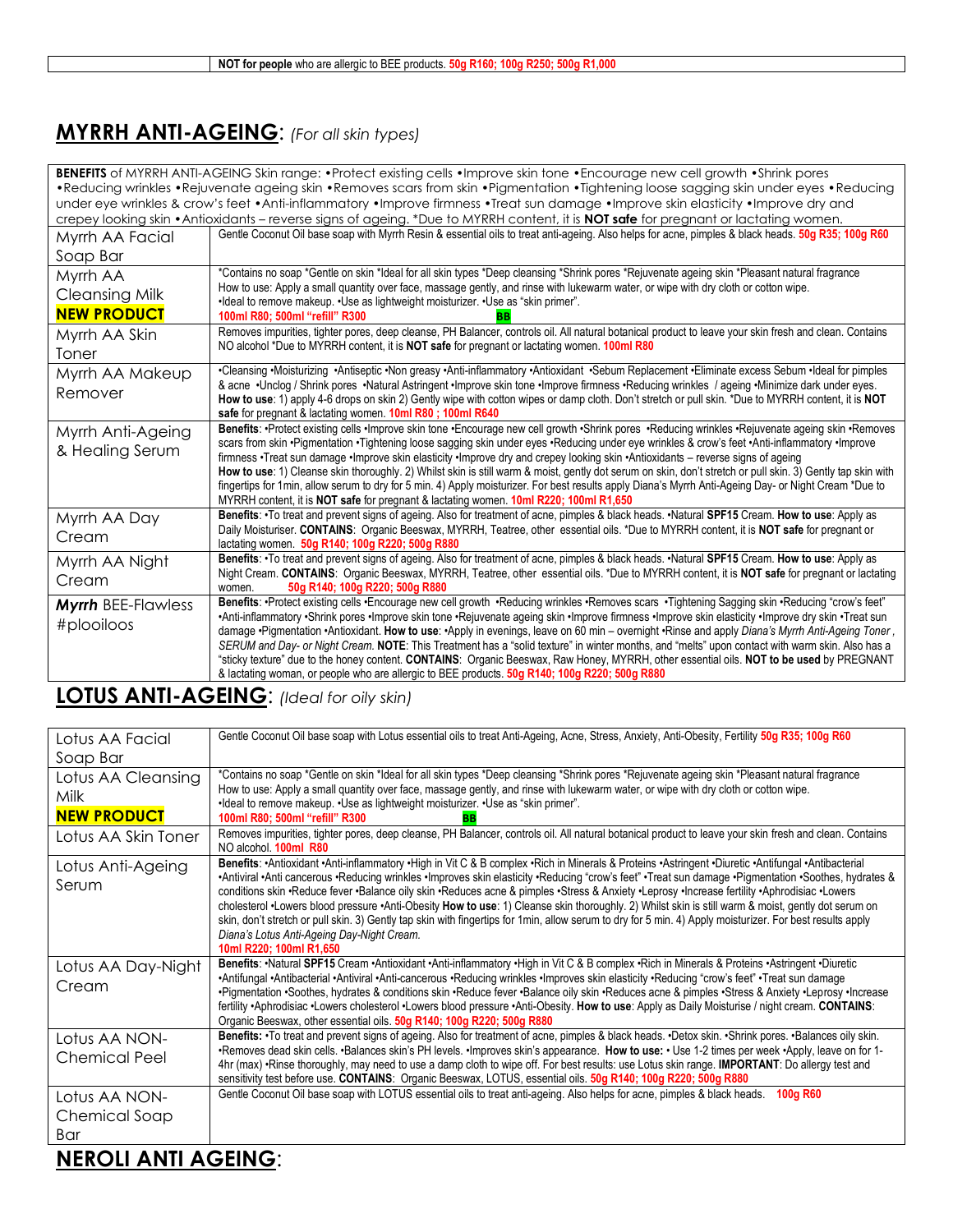| Neroli AA Facial      | Gentle Coconut Oil base soap with Neroli essential oils to treat Anti-Ageing, Stress, Anxiety. 50g R35; 100g R60                                                                                                                                                                                        |
|-----------------------|---------------------------------------------------------------------------------------------------------------------------------------------------------------------------------------------------------------------------------------------------------------------------------------------------------|
| Soap Bar              |                                                                                                                                                                                                                                                                                                         |
| Neroli AA             | *Contains no soap *Gentle on skin *Ideal for all skin types *Deep cleansing *Shrink pores *Rejuvenate ageing skin *Pleasant natural fragrance                                                                                                                                                           |
| <b>Cleansing Milk</b> | How to use: Apply a small quantity over face, massage gently, and rinse with lukewarm water, or wipe with dry cloth or cotton wipe.<br>•Ideal to remove makeup. •Use as lightweight moisturizer. •Use as "skin primer".                                                                                 |
| <b>NEW PRODUCT</b>    | 100ml R80; 500ml "refill" R300                                                                                                                                                                                                                                                                          |
| Neroli AA Skin        | Removes impurities, tighter pores, deep cleanse, PH Balancer, controls oil. All natural botanical product to leave your skin fresh and clean. Contains                                                                                                                                                  |
| Toner                 | NO alcohol. <b>100ml R80</b>                                                                                                                                                                                                                                                                            |
| Neroli Anti-Ageing    | Benefits: •Relaxing effect on body and mind •Relieving muscle spasms •Calming heart palpitations •Anti-Ageing •Improves elasticity •Stimulates new                                                                                                                                                      |
| Serum                 | cell growth •Reduces fine veins •Scars •Stretch marks •Antidepressant •Aphrodisiac •Antiseptic •Sedative •Anxiety •Increase metabolism •Increase<br>circulation •Boosts immune system •Makes skin smooth •Adds a glamorous glow to skin •Deodorant •Helps to maintain the right moisture & oil          |
|                       | balance in the skin. Side Effects: Neroli oil's sedative effects can affect concentration. How to use: 1) Cleanse skin thoroughly. 2) Whilst skin is still                                                                                                                                              |
|                       | warm & moist, gently dot serum on skin, don't stretch or pull skin. 3) Gently tap skin with fingertips for 1min, allow serum to dry for 5 min. 4) Apply<br>moisturizer. For best results apply Diana's Neroli Anti-Ageing Day & -Night Cream. 10ml R220; 100ml R1,650                                   |
| Neroli Winter AA      | BENEFITS: ideal for; •Dehydrated skin •Extra Dry skin •Menopausal skin. > Can be used as: •Day cream •Night Cream •Eye Crème •Neck                                                                                                                                                                      |
| Day-Night Cream       | Cream. ▶ Other uses: · Antidepressant · Anxiety · Muscle spasms · Natural SPF 15 · Pleasant fragrance · Sedative. · Relaxing body & mind · Scars                                                                                                                                                        |
|                       | •Stretch marks. Contains: Beeswax, Honey 50g R140; 100g R220; 500g R880<br>BB                                                                                                                                                                                                                           |
| Neroli Heel Balm      | Benefits: •Natural SPF 15 Cream •Relaxing effect on body and mind •Relieving muscle spasms •Calming heart palpitations •Anti-Ageing •Improves<br>elasticity 'Stimulates new cell growth 'Reduces fine veins 'Scars 'Stretch marks 'Antidepressant 'Aphrodisiac 'Antiseptic 'Sedative 'Anxiety 'Increase |
|                       | metabolism ·Increase circulation ·Boosts immune system ·Makes skin smooth ·Adds a glamorous glow to skin ·Deodorant ·Helps to maintain the right                                                                                                                                                        |
|                       | moisture and oil balance in the skin. Side Effects: Neroli oil's sedative effects can affect your concentration. How to use: Apply on feet or rough skin.                                                                                                                                               |
|                       | <b>CONTAINS:</b> Organic Beeswax, Neroli, other essential oils. 50g R140; 100g R220; 500g R880                                                                                                                                                                                                          |

## **ARGAN OIL & ARGAN ANTI-AGEING PRODUCTS**:

| Argan Oil 100%                       | •Diabetes •Cholesterol •Weight Loss (natural appetite suppressant) •Menopause •Digestion •Increase brain function •Increase memory •Hair loss<br>•Brittle nails •Stress •Hypertension •Chronic fatigue •Osteoporosis •Fights Infection •Detoxification •Rheumatism •Joint pain •Anti-Ageing •Increase<br>libido •Acne •Psoriasis •Eczema ***Store @ cool room temp. How to use: 1)Apply to skin, OR 2) Drink 1/4 teasp 3x p.day<br>BENEFITS: Excellent source of vitamin E. It is rich in ferulic acids, eight essential fatty acids, carotenoids, antioxidants, sterols, saponins and<br>polyphones. Generally regarded as safe for pregnant & lactating women, as well as children. 10ml R50; 100ml R250; 1Lt R1,500                                                                                                                                                                                                                                                                                                                                                                                             |
|--------------------------------------|--------------------------------------------------------------------------------------------------------------------------------------------------------------------------------------------------------------------------------------------------------------------------------------------------------------------------------------------------------------------------------------------------------------------------------------------------------------------------------------------------------------------------------------------------------------------------------------------------------------------------------------------------------------------------------------------------------------------------------------------------------------------------------------------------------------------------------------------------------------------------------------------------------------------------------------------------------------------------------------------------------------------------------------------------------------------------------------------------------------------|
| <b>Saffron</b> Argan Oil             | Benefits of SAFFRON: •Effective Antidepressant •Reduce anxiety •OCD treatment •Anti-Cancer •Alzheimers •Antioxidant •Prevents heart disease<br>•Pain relief •Treats some eye conditions •Fights respiratory diseases •Lowers blood pressure •Reduces food cravings •Suppresses appetite<br>•Promotes weight loss •Improves digestion •Anti-Ageing Benefits of ARGAN:•Diabetes •Cholesterol •Weight Loss (natural appetite suppressant)<br>•Menopause •Digestion •Increase brain function •Increase memory •Hair loss •Brittle nails •Stress •Hypertension •Chronic fatique •Osteoporosis<br>•Fights Infection •Detoxification •Rheumatism •Joint pain •Anti-Ageing •Increase libido •Acne •Psoriasis •Eczema. Store @ cool room temp. How to<br>use: 1)Apply to skin, OR 2) Drink ¼ teasp 3x p.day (shake well before use) BENEFITS: Excellent source of vitamin E. It is rich in ferulic acids, eight<br>essential fatty acids, carotenoids, antioxidants, sterols, saponins and polyphones. Generally regarded as safe for pregnant & lactating women, as well<br>as children. 10ml R125; 100ml R560; 1Lt R3,360 |
| Argan Anti-Ageing<br>Day-Night Cream | •Very high in Vit E •Potent Antioxidant, Fatty Acids, and Polyphenols •Fights free radicals and photo aging •Reducing wrinkles •Acne •Psoriasis<br>·Eczema ·Strengthen finger nails ·Conditions hair ·Stretch marks ·Anti-inflammatory ·Shrink pores ·Improve skin tone ·Rejuvenate ageing skin<br>Improve firmness · Improve skin elasticity · Improve dry skin · Treat sun damage · Pigmentation · Old Age Spots · Crows Feet<br>How to use: Apply as Daily Moisturiser, and / or Night Cream and / or Eye Cream. CONTAINS: 100% Argan Oil. Contains NO colorant or flavourant.<br>50g R140; 100g R220; 500g R880                                                                                                                                                                                                                                                                                                                                                                                                                                                                                                |
| Argan Soap Bar                       | Gentle Coconut Oil base soap with Argan Oil for Eczema, Psoriasis, Acne, Hair loss, Anti-Aging. 50g R35; 100g R60                                                                                                                                                                                                                                                                                                                                                                                                                                                                                                                                                                                                                                                                                                                                                                                                                                                                                                                                                                                                  |

## **WEIGHT LOSS**:

| Hoodia Gordonii<br>Powder 100% | NB: If you are on any chronic medications, take HOODIA 2 hours prior to OR 2 hours after your medications.<br>I guarantee: 100% Hoodia Gordonii Powder. *Quality Hoodia Gordonii Powder.<br>*100% Pure, no fillers or additives. *Free from microbiological activity, heavy metals & pesticides, fungicides and herbicides. Dosage: *First 5 days<br>take double dosage (1/2 teaspoon 3x a day, +-15min before meals),*Continue with 1/4 teaspoon 3x a day. *Mix with water, tea or juice, or mix with a<br>teaspoon honey and drink with tea. Bitter in taste. Benefits: *Natural hunger suppressant, eat 1/2 of what you used to eat *Control cravings up to 6hrs<br>*Practise portion control, still eat your favourite foods *Requlates your blood sugar levels *Requlates your stress hormones *Speeds up your<br>metabolism & digestive system *Control of appetite & reduction of calorie intake, can contribute to reduced risk of development of chronic diseases.<br>*Hoodia does not contain any caffeine or stimulants.*No exercise needed. Side effects: *Hoodia also suppresses thirst & can cause dehydration.                   |
|--------------------------------|-------------------------------------------------------------------------------------------------------------------------------------------------------------------------------------------------------------------------------------------------------------------------------------------------------------------------------------------------------------------------------------------------------------------------------------------------------------------------------------------------------------------------------------------------------------------------------------------------------------------------------------------------------------------------------------------------------------------------------------------------------------------------------------------------------------------------------------------------------------------------------------------------------------------------------------------------------------------------------------------------------------------------------------------------------------------------------------------------------------------------------------------------|
|                                | *Too much appetite suppression can cause a person to not eat enough food & deprive the body of the essential nutrients. *Consult doctor before<br>subscribing to any diet plan. *Pregnant and lactating women should NOT. *People with high blood pressure & Diabetes, children under the age of<br>16yr, as well as people with chronic illnesses, should consult their medical Doctor. SUGGESTIONS of eating plan: *Eat breakfast: important to get<br>your metabolism in motion *Don't skip meals, whether you eat 2x, 3x or 6x per day, always stick to your routine. The more you stick to your routine,<br>the better for your metabolism *Never over eat! *Don't let yourself starve, then your body goes into famine, and store all your food as fat. *NO alcohol<br>*NO Starches or sugars *Drink plenty of water per day *There is one basic rule: MODERATION. If you are serious about losing weight, you need to<br>make some sacrifices.<br>100ml Hoodia loose POWDER R200<br>30's "filled 600mg" Capsules R65<br>90's "filled 600mg" Capsules R170<br>180's "filled 600mg" Capsules R330<br>1200's "filled 600mg" Capsules R1,450 |
| Empty no. 0 Capsules           | Gelatine no 00 capsules: 100's R65; 1000's R520                                                                                                                                                                                                                                                                                                                                                                                                                                                                                                                                                                                                                                                                                                                                                                                                                                                                                                                                                                                                                                                                                                 |
| <b>Thyroid Booster</b>         | •Boosts & Balances Thyroid •Balances Endocrine System •Lowers Cholesterol •Antioxidant. •Promotes weight loss. Not for PREGNANT & lactating                                                                                                                                                                                                                                                                                                                                                                                                                                                                                                                                                                                                                                                                                                                                                                                                                                                                                                                                                                                                     |
| Serum                          | WOMEN. For treatment of HYPOTHYROIDISM. 10ml R220; 100ml R1,650                                                                                                                                                                                                                                                                                                                                                                                                                                                                                                                                                                                                                                                                                                                                                                                                                                                                                                                                                                                                                                                                                 |
| Ocotea Weight<br>Loss Drops    | NB: If you are on any chronic medications, take OCOTEA 2 hours prior to OR 2 hours after your medications.<br>BENEFITS: ·Appetite suppressant ·Curbs cravings ·Detox ·Fat burning ·Cellulite ·Anti-stress ·Anti-cancer ·Diabetes ·Menopause ·Antioxidant ·Anti-                                                                                                                                                                                                                                                                                                                                                                                                                                                                                                                                                                                                                                                                                                                                                                                                                                                                                 |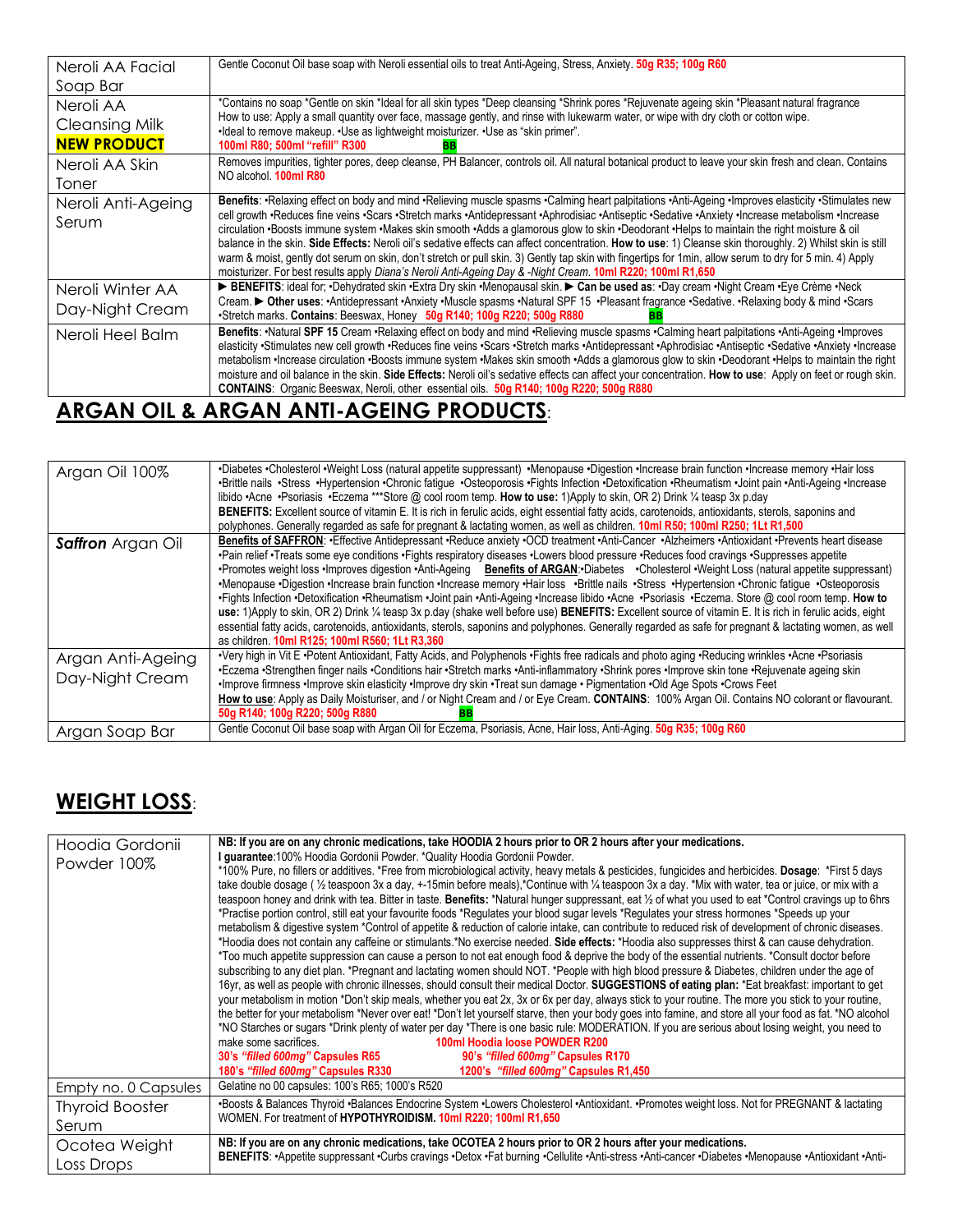|                                                               | inflammatory •Anti-irritation •Cholesterol •Lowers blood pressure •Improves metabolism •Improves functioning of metabolic enzymes •stabilizes &<br>lowers blood sugar levels •safequard body from insulin related problems •Anti blood clotting •Antibiotic •Shingles •Fibromyalgia •anti-fungal •anti-<br>microbial properties •Promotes proper food digestion •Anti-acidity •treats foot fungus •Helps with hair loss, dandruff •Skin irritations •Cures candida,<br>parasites, streptococcal .local anaesthetic .instant relief from headache .mental relaxation .Anxiety disorder .improves the functioning of<br>cardiovascular system. NB:::: for weight loss: . No sugars, bread, alcohol. Drink sufficient water. How to use: DRINK 2 drops, 3x per day. OR to<br>use as NAVEL OIL: first apply Bulbinella cream inside navel, then apply 1 drop, it may irritate skin. NB: Use only ONE of these methods. Side effects:<br>No known side effects. NOT for pregnant & lactating women, children under 16yr. Do allergy test before use. Contents: 100% Ocotea Oil.<br>10ml R220 (sufficient for 1 month); 100ml R1,650                                                                                                                                                                                                                                                                                                                                                                                                                                                                                                                                                                                                                                                                                                                                                                                                                                                                                                                                                                                                                                                                                                                                                             |
|---------------------------------------------------------------|--------------------------------------------------------------------------------------------------------------------------------------------------------------------------------------------------------------------------------------------------------------------------------------------------------------------------------------------------------------------------------------------------------------------------------------------------------------------------------------------------------------------------------------------------------------------------------------------------------------------------------------------------------------------------------------------------------------------------------------------------------------------------------------------------------------------------------------------------------------------------------------------------------------------------------------------------------------------------------------------------------------------------------------------------------------------------------------------------------------------------------------------------------------------------------------------------------------------------------------------------------------------------------------------------------------------------------------------------------------------------------------------------------------------------------------------------------------------------------------------------------------------------------------------------------------------------------------------------------------------------------------------------------------------------------------------------------------------------------------------------------------------------------------------------------------------------------------------------------------------------------------------------------------------------------------------------------------------------------------------------------------------------------------------------------------------------------------------------------------------------------------------------------------------------------------------------------------------------------------------------------------------------------------------|
| Ocotea Myrrh-ical<br><b>Slimming Capsules</b><br>(60's 600mg) | NB: If you are on any chronic medications, take OCOTEA Myrrh-ical capsules 2 hours prior to OR 2 hours after your medications.<br>Benefits of Ocotea: •Appetite suppressant •Curbs cravings •Detox •Fat burning •Anti-stress •Anti-cancer •Diabetes •Menopause •Antioxidant •Anti-<br>inflammatory •Anti irritation •Cholesterol •Lowers blood pressure •Improves metabolism •Improves functioning of metabolic enzymes •stabilizes &<br>lowers blood sugar levels •safequard body from insulin related problems •Anti blood clotting •Antibiotic •Fibromyalgia •anti-fungal •anti-microbial<br>properties •Promotes proper food digestion •Anti-acidity •treats foot fungus •Helps with hair loss, dandruff •Skin irritations •Cures candida, parasites,<br>streptococcal ·local anaesthetic ·instant relief from headache ·mental relaxation ·Anxiety disorder ·improves the functioning of cardiovascular system.<br>Benefits of Myrrh: •Balances Endocrine System •Lowers Cholesterol •Menopause •Antioxidant •Detoxification •Anti-Cancerous •Indigestion •Colon<br>Cleanse .Indigestion .Brings order to the gastrointestinal and digestive system .Stomach Ulcers . Haemorrhoids .Joint pains .Boost Thyroid .Antiviral<br>•Antifungal •Depression •Immune Stimulant •Thrush •Allergies •Increase activity of white blood cells •Diuretic •Bladder infection •Urinary Incontinence<br>•Anti-inflammatory •Improves eye sight •Insomnia •Protest against infection •Sooths anxiety •Head Ache & Migraines Side Effects: •Heart<br>irregularities • Contact Dermatitis •Lowers blood pressure •Diarrhoea •Uterine bleeding •Pregnant women should not use Myrrh, as it can cause<br>miscarriages. No children under age of 16 should use this product. NB:::: for weight loss: No sugars, no starches, no alcohol. Drink sufficient water.<br>Eat in fixed routine. Always eat breakfast. Never eat after 18h00 at night. Never overeat. CONTAINS: 100% Ocotea Oil with 100% Myrrh Resin.<br>DOSAGE: 1 capsule with breakfast, 1 capsule with dinner. ***Never exceed dosage PRECAUTIONS: - First consult your own Medical Doctor before<br>using MYRRH. People on any chronic medications, should first consult own Medical Doctor, before using MYRRH. 60's R455; 10's "tester" R95 |
| Ocotea Soap Bar                                               | 100% natural soap bar to assist with: weight loss, cellulite, acne, fibromyalgia, stress relief, anti-fungal, treats candida, treats foot fungus. 100g R150                                                                                                                                                                                                                                                                                                                                                                                                                                                                                                                                                                                                                                                                                                                                                                                                                                                                                                                                                                                                                                                                                                                                                                                                                                                                                                                                                                                                                                                                                                                                                                                                                                                                                                                                                                                                                                                                                                                                                                                                                                                                                                                                |
| BEE-Size-Less                                                 | 100% natural product, for SKIN APPLICATION .to burn fat .lose centimeters .combat stubborn cellulite .tighten flabby skin. Also for: Fibromyalgia;<br>antibiotic; antioxidant; antifungal; treats fungus; skin irritations; candida; Parasites; anxiety; pain relief; Anti-stress; Anti-cancer; Diabetes; Menopause;<br>Cholesterol; Lowers blood pressure; Improves metabolism; Improves functioning of metabolic enzymes; stabilizes & lowers blood sugar levels;<br>safeguard body from insulin related problems; Anti blood clotting; Anti-acidity; treats foot fungus; Helps with hair loss, dandruff; Skin irritations; Cures<br>candida, parasites, streptococcal; local anaesthetic; instant relief from headache; mental relaxation; Anxiety disorder; improves functioning of<br>cardiovascular system. CONTAINS: Argan oil, Beeswax, Ocotea. NB: Do allergy test before use. Advice for effective weight loss: No sugars,<br>bread, biscuits, pizza, pasta, fatty foods, takeaways, alcohol. Drink sufficient water. Always eat in fixed routine: breakfast; lunch; dinner. Never<br>overeat / binge. Never nibble between meals. 50g R160; 100g R250; 500g R995                                                                                                                                                                                                                                                                                                                                                                                                                                                                                                                                                                                                                                                                                                                                                                                                                                                                                                                                                                                                                                                                                                                |
| Sugar Craving<br>serum                                        | For treatment of: •Sugar Cravings •Weight loss •Better health: regular intake of sugar leads to diabetes, high blood pressure, cholesterol, heart<br>disease, obesity, cellulite, increases inflammation, wound healing, restless legs, fibromyalgia, insomnia, unexplained aches and pains in body, and<br>many more! How to use: Apply drops behind ears, base of neck, bends of arms and legs. NOT safe for pregnant & lactating women. 10ml R140;<br>100ml R1,050                                                                                                                                                                                                                                                                                                                                                                                                                                                                                                                                                                                                                                                                                                                                                                                                                                                                                                                                                                                                                                                                                                                                                                                                                                                                                                                                                                                                                                                                                                                                                                                                                                                                                                                                                                                                                      |

#### **CORTISOL REDUCING [C.R.]** : *(Alternative Weight Loss)*

**"Cortisol" = "Stress hormone". Ten signs that your CORTISOL levels are too high**: 1) Weight Gain. 2) Craving unhealthy food. 3) Restless sleeping patterns. 4) Chronic fatigue. 5) Low immune system. 6) Head- & back aches. 7) Nausea, heartburn, cramps, diarrhoea, or constipation. 8) Anxiety. 9) Depression. 10) Low libido. **Ten things to do when you are eager to lose weight**: 1) Eat in fixed routine. 2) Always eat breakfast. 3) No starches. 4) No sugar. 5) No alcohol. 6) 6-8 glasses water per day 7) Never overeat. 8) Never skip meals. 9) Don't eat after 18h00. 10) Only 1 fruit per day. **Ten lifestyle changes to lower CORTISOL**: 1) Healthy eating habits. 2) Listen to soothing music. 3) Get proper sleep. 4) Drink black tea. 5) Exercise 6) Keep good company. 7) Having body massages. 8) Chewing gum. 9) Having a hobby. 10) Practicing your faith.

| C.R. Serum                   | How to use: Massage a few drops 3x per day on: wrists, neck, behind ears, in the bends of your arms, legs, ankles, under feet. Do allergy test<br>before use. NOT for Pregnant or lactating women. Contains: Natural Oils: incl. Frankincense, Jasmine Absolute, Melissa, Vetiver. 10ml R220;<br>100ml R1.650                                                                                                                                                                                                                                                                                                                                                   |
|------------------------------|-----------------------------------------------------------------------------------------------------------------------------------------------------------------------------------------------------------------------------------------------------------------------------------------------------------------------------------------------------------------------------------------------------------------------------------------------------------------------------------------------------------------------------------------------------------------------------------------------------------------------------------------------------------------|
| C.R. Body Balm<br><b>NEW</b> | Benefits: .Natural SPF 15 Cream .Relaxing effect on body and mind .Relieving muscle spasms .Calming heart palpitations .Anti-Ageing .Improves<br>elasticity •Stimulates new cell growth •Reduces fine veins •Scars •Stretch marks •Antidepressant •Anxiety •Increase circulation •Makes skin smooth<br>•Adds a glamorous glow to skin •Deodorant •Helps to maintain the right moisture and oil balance in the skin. Side Effects: Not for people with<br>allergies for BEE product. How to use: Apply on feet or rough skin. CONTAINS: Organic Beeswax, Natural Oils: incl. Frankincense, Jasmine<br>Absolute, Melissa, Vetiver. 50g R140; 100g R220; 500g R880 |
| C.R. Bath Oil                | How to use: Pour max 5ml under running bath water. NEVER use undiluted. Do allergy test before use.<br><b>NOT</b> for Pregnant or lactating women.<br>Contains: Mineral oil & Essential Oils: incl. Frankincense, Jasmine Absolute, Melissa, Vetiver. 100ml R220                                                                                                                                                                                                                                                                                                                                                                                                |
| C.R. Soap Bar                | Gentle Coconut Oil base soap with essential oils to reduce Cortisol levels. 100g R60                                                                                                                                                                                                                                                                                                                                                                                                                                                                                                                                                                            |

### **DETOX& Health**:

| <b>MUD Masque</b>        | Benefits: •100% pure Calcium Clay has a large varied mineral content. It has a negative electrical attraction for positively charged particles. In the<br>human body various toxic poisons are positively charged. •Detoxes body from toxins, heavy metals, impurities & chemicals. •Enjoy the luxury of Spa<br>treatments in the privacy of your own home: DETOX facial masque, Spa DETOX Bath, Spa DETOX Shower. Side Effects: People with iron<br>intolerance should not use Calcium Clay. Only use plastic & wooden utensils. • Spa Face Masque: Make a paste of Calcium Clay and water. Apply to<br>face. Leave on max 15min. Wash off. • Spa Detox Bath: Add ¼ - 1 cup to bath. (Pulls toxins from body through pores of skin). • Spa Detox Shower:<br>Make a paste, apply to whole body. Leave on max 15min. Wash off. • Oral Health: Brush teeth with Calcium Clay to remove toxins, provide minerals<br>and whiten teeth. Rinse thoroughly. • Mastitis: Apply paste to breasts. Repeat hourly until infection is gone. Safe for pregnant & lactation women<br>(external use only). $100q$ R40; $500q$ R115 |
|--------------------------|---------------------------------------------------------------------------------------------------------------------------------------------------------------------------------------------------------------------------------------------------------------------------------------------------------------------------------------------------------------------------------------------------------------------------------------------------------------------------------------------------------------------------------------------------------------------------------------------------------------------------------------------------------------------------------------------------------------------------------------------------------------------------------------------------------------------------------------------------------------------------------------------------------------------------------------------------------------------------------------------------------------------------------------------------------------------------------------------------------------------|
| <b>Myrrh Resin Detox</b> | NB: If you are on any chronic medications, take MYRRH capsules 2 hours prior to OR 2 hours after your medications.                                                                                                                                                                                                                                                                                                                                                                                                                                                                                                                                                                                                                                                                                                                                                                                                                                                                                                                                                                                                  |
| Capsules                 | Benefits: •Balances Endocrine System •Lowers Cholesterol •Antioxidant •Detoxification •Anti-Cancerous •Menopause •Colon Cleanse •Indigestion                                                                                                                                                                                                                                                                                                                                                                                                                                                                                                                                                                                                                                                                                                                                                                                                                                                                                                                                                                        |
|                          | •Brings order to the gastrointestinal and digestive system •Stomach Ulcers •Haemorrhoids •Joint pains •Boost Thyroid •Antiviral •Antifungal •Immune                                                                                                                                                                                                                                                                                                                                                                                                                                                                                                                                                                                                                                                                                                                                                                                                                                                                                                                                                                 |
| 600mg capsules           | Stimulant •Thrush •Depression •Allergies •Increase activity of white blood cells •Bladder infection •Urinary Incontinence •Diuretic •Anti Inflammatory                                                                                                                                                                                                                                                                                                                                                                                                                                                                                                                                                                                                                                                                                                                                                                                                                                                                                                                                                              |
|                          | •Improves eye sight •Insomnia •Protest against infection •Soothes anxiety •Head Ache & Migraines. Side Effects: •Heart irregularities • Contact                                                                                                                                                                                                                                                                                                                                                                                                                                                                                                                                                                                                                                                                                                                                                                                                                                                                                                                                                                     |
|                          | Dermatitis •Lowers blood pressure •Diarrhoea •Uterine bleeding •Pregnant women should not use Myrrh, as it can cause miscarriages. CONTAINS:                                                                                                                                                                                                                                                                                                                                                                                                                                                                                                                                                                                                                                                                                                                                                                                                                                                                                                                                                                        |
|                          | 100% MYRRH RESIN. DOSAGE: 1 capsule with breakfast, 1 capsule with dinner. ***Never exceed dosage. PRECAUTIONS: - First consult your own                                                                                                                                                                                                                                                                                                                                                                                                                                                                                                                                                                                                                                                                                                                                                                                                                                                                                                                                                                            |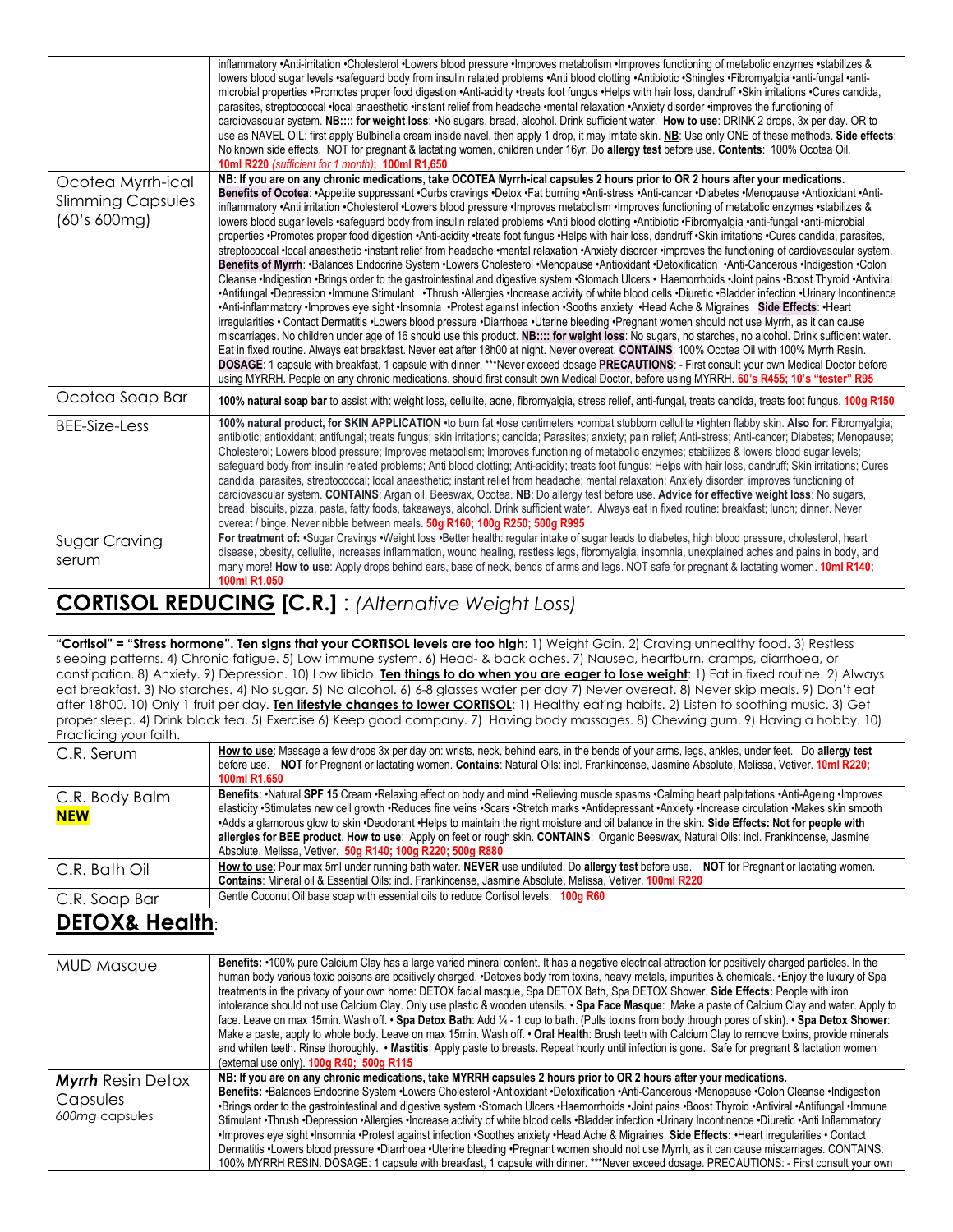|                                     | Medical Doctor before using MYRRH. People on any chronic medications, should first consult own Medical Doctor, before using MYRRH.                                                                                                                                                                                                                                                                                                                                                                                                                                                                                                                                                                                                                                                                                                                                                                                                                                                                                                                                                                                                                                                                                                                                                                                                                                                                                                                                                                                                                                                                                                                                                                                                                                                                                                                                                                                                                                                |
|-------------------------------------|-----------------------------------------------------------------------------------------------------------------------------------------------------------------------------------------------------------------------------------------------------------------------------------------------------------------------------------------------------------------------------------------------------------------------------------------------------------------------------------------------------------------------------------------------------------------------------------------------------------------------------------------------------------------------------------------------------------------------------------------------------------------------------------------------------------------------------------------------------------------------------------------------------------------------------------------------------------------------------------------------------------------------------------------------------------------------------------------------------------------------------------------------------------------------------------------------------------------------------------------------------------------------------------------------------------------------------------------------------------------------------------------------------------------------------------------------------------------------------------------------------------------------------------------------------------------------------------------------------------------------------------------------------------------------------------------------------------------------------------------------------------------------------------------------------------------------------------------------------------------------------------------------------------------------------------------------------------------------------------|
| <b>Boswellia</b> Serrata            | 10's 600mg R45; 60's 600mg R200; BULK: 360's 600mg R1,000; BULK: 1,000's R2,500<br>NB: If you are on any chronic medications, take BOSWELLIA capsules 2 hours prior to OR 2 hours after your medications.<br>[Gum of Frankincense Tree] - [Drink 1 capsule in morning, 1 capsule at night]                                                                                                                                                                                                                                                                                                                                                                                                                                                                                                                                                                                                                                                                                                                                                                                                                                                                                                                                                                                                                                                                                                                                                                                                                                                                                                                                                                                                                                                                                                                                                                                                                                                                                        |
| Capsules<br>600mg capsules          | ► Benefits: •Anti-Cancerous •Reduce tumour growth •Prevent tumour growth •Reduces inflammation •Helps with low back pain •Helps with<br>ulcerative colitis •Anti-aging properties •Improves metabolism •Helps with depression •May reduce wrinkles •Helps with bursitis (inflammation in joints)<br>•Helps with asthma                                                                                                                                                                                                                                                                                                                                                                                                                                                                                                                                                                                                                                                                                                                                                                                                                                                                                                                                                                                                                                                                                                                                                                                                                                                                                                                                                                                                                                                                                                                                                                                                                                                            |
|                                     | •Helps with allergies •Helps with cancer prevention •Anticoagulant properties (prevents blood clots) •Reduces platelet aggregation •Helps to restore<br>blood vessels around inflamed connective tissue. •Can help to protect the pancreas •Changes epigenetic function in colon cancer cells, so tumour<br>suppressor genes begin to function again •One of the most powerful natural inhibitors of the 5-lipoxygenase pathway. ► Side effects: •Always consult<br>your own Medical Doctor before using herbal products. . Not safe for pregnant woman. . May interact with prescribed medicines. . Never exceed<br>recommended dosage. 60's R225; 10's "tester" R45; BULK: 360's 600mg R1,125; BULK: 1,000's R2,800                                                                                                                                                                                                                                                                                                                                                                                                                                                                                                                                                                                                                                                                                                                                                                                                                                                                                                                                                                                                                                                                                                                                                                                                                                                             |
| <b>Mastic</b> Gum<br>600mg capsules | NB: If you are on any chronic medications, take MASTIC capsules 2 hours prior to OR 2 hours after your medications.<br><b>MASTIC GUM: [gum of Pistacia Lentiscus tree]</b><br>BENEFITS: -Stomach cancer -Colon cancer -Peptic ulcers -Digestive & Gastrointestinal ailments -Chronic stomach pain -Chronic upper abdominal<br>pain -Chronic heartburn -Chronic muscle aches -Antibacterial -Antioxidant -High Cholesterol -Crohns disease -Diabetes -Hypertension -<br>Fibromyalgia symptoms -Insecticide -Bacterial & Fungal Infections -Surgical wound adhesion -Mastic reduces stomach acids -Mastic protects the<br>lining of the stomach and intestines -Dental & Oral Ailments (e.g. Periodontitis) -Chronic Bad breath -Tightens gums -Kills "Helicobacter Pylori<br>bacteria" Dosage: 1x capsules with breakfast, 1 capsule with dinner<br>Side Effects: Mastic is generally regarded as safe. Pregnant and lactating women should not use without Medical Doctor's permission.<br>"Helicobacter Pylori bacteria" Symptoms: These bacteria are the cause of most stomach ulcers, as well as stomach cancer and colon cancer. H.<br>Pylori infects stomach & intestines, but it is also commonly found in the mouth (the bacteria migrates up and down the oesophagus). There is a<br>relation between H.Pylori and Glaucoma. Other symptoms: -Muscle aches -Bacterial and fungal infections. -Bad blood circulation. -Abdomen burns,<br>aches, discomfort –Abdomen pains that worsen when stomach is empty. –Nausea -Vomiting that may include vomiting blood –Passing dark or tarry<br>like stools -Loss of appetite -Frequent burping -Bloating. -Unintentional weight loss. -Unexplained weight loss. -Chronic fatique -Weight Gain -<br>Dysfunctional Thyroid -Low red blood cell count (anaemia) -Extremely high PH level in stomach -HIGHLY CONTAGIOUS!!!!<br>60's 600mg capsules R595; 10's trial packs 600mg R120; BULK: 360's 600mg R2,975; BULK: 1,000's R7,400 |

# **DIATOMACEOUS EARTH: (D.E.) ….. "food grade"**

| Diatomaceous | NB: If you are on any chronic medications, take Diatomaceous Earth 2 hours prior to OR 2 hours after your medications.<br>Diatomaceous Earth (D.E.) ~ Food Grade |
|--------------|------------------------------------------------------------------------------------------------------------------------------------------------------------------|
| Earth (D.E.) | 50g D.E. Powder R30<br>20's 600mg Filled D.E. Capsules R30                                                                                                       |
| "food grade" | 720's 600mg Filled D.E. Capsules R770<br>120's 600mg Filled D.E. Capsules R160                                                                                   |
|              | 80g DE Shaker R50                                                                                                                                                |
|              | ► WHAT is DIATOMACEOUS EARTH? Food Grade freshwater Diatomaceous earth (DE) is a fine powder made from the fossilized remains of tiny                            |
|              | microscopic shells created by one-celled plants called Diatoms. Food grade DE is fresh water origin and untreated. This ensures it consists of                   |
|              | amorphous Silica, as opposed to crystalline silica. Approved be the MCC and Dept. of agriculture. ▶ BENEFITS: • Works against allergies • Assist with            |
|              | food allergies •Lower cholesterol •Improve Digestion, absorbing more nutrients and flushing out waste. •Remove Toxins (especially heavy metals)                  |
|              | •Lowering of blood pressure •Relief from arthritis pain •Increased energy •More regular bowel movements •Smoother complexion •Sinus and cough                    |
|              | relief. •Stronger hair and nails •Eliminate Head Lice •Eczema / Psoriasis •Acne •Nail fungus •Natural insect repellent  And many more                            |
|              | SIDE EFFECTS: •Because DE is highly absorbent, it may have a dehydrating effect. Take DE with sufficient water. •Fresh water D.E. is on the                      |
|              | "Generally Recognized as Safe"-list of FDA of USA, as well as the Directorate of Food Control for South Africa. Silicon Dioxide occurs naturally in the          |
|              | body. •Some "detox" symptoms may occur during 1 <sup>st</sup> week, simply increase water intake. •If you are suffering from any medical condition, it is        |
|              | advisable to seek medical advice before starting any new medicine, supplement or remedy. .Do allergy test before use. .Not for pregnant women.                   |
|              | ► HOW TO USE: Take 5ml to 15ml DE in morning on empty stomach, mix with 250ml still water, followed with another glass clear still water. (Take 4-               |
|              | 6 capsules per day). CONTAINS: Food Grade fresh water Diatomaceous earth (DE) is a fine powder made from the fossilized remains of tiny                          |
|              | microscopic shells created by one-celled plants called Diatoms. Food grade DE is of fresh water origin and untreated. This ensures it consists of                |
|              | amorphous Silica, as apposed to crystalline silica. *Store @cool room temp. *Keep lid on at all times. ▶ This DE product has been approved by MCC                |
|              | & Dept. of agriculture.                                                                                                                                          |

## **CELLULITE**:

| Xtreme Cream                   | Cream with fresh Bulbinella pulp & essential oils. For . Cellulite . stretch marks . scars . tightens flabby skin . Uneven skin tone . "Restless Legs"<br>·Painful feet, limbs & muscles ·Painful Varicose Veins. DO NOT apply on ·broken skin ·wounds ·around eyes & mouth ·Sensitive areas. FOR<br>EXTERNAL USE ONLY! 100g R140; 500g R490 |
|--------------------------------|----------------------------------------------------------------------------------------------------------------------------------------------------------------------------------------------------------------------------------------------------------------------------------------------------------------------------------------------|
| Xtreme Massage<br>Soap Bar     | Coconut Oil Base massage soap Bar. For •Cellulite •stretch marks •scars •tightens flabby skin •Uneven skin tone •"Restless Legs" •Painful feet, limbs<br>& muscles ·Painful Varicose Veins DO NOT use on ·broken skin ·wounds ·around eyes & mouth ·Sensitive areas. Fragrances: (1) Original (2)                                            |
|                                | Cassia (3) Elemi (4) Fennel (5) Helichrysum (6) Laurel Berry. 100g R60                                                                                                                                                                                                                                                                       |
| Cellulite Serum                | For treatment of: ·cellulite ·flabby skin ·Painful Varicose Veins. How to use: Massage a few drops 1x per day on effected areas (after shower) NOT<br>safe for pregnant & lactating women. 10ml R140; 100ml R1,050                                                                                                                           |
| Ocotea Weight                  | See info under "Weight Loss" category Ideal to apply onto affected areas, with remarkable results.                                                                                                                                                                                                                                           |
| Loss Drops                     |                                                                                                                                                                                                                                                                                                                                              |
| $\Lambda$ $\cap$ $\Lambda$ IE. |                                                                                                                                                                                                                                                                                                                                              |

### **ACNE:**

| Acne Control<br>Skin Cream | Benefits: Acne ·Pimples ·Black Heads ·Encourage new cell growth ·Removes scars ·Anti-inflammatory ·Shrink pores ·Improve skin tone<br>•Rejuvenate ageing skin •Improve firmness •Improve skin elasticity •Improve dry skin •Treat sun damage •Pigmentation •Antioxidant How to use:<br>Apply as Daily Moisturiser and / or Night Cream. For best results: Use with Diana's Acne Control Soap Bar. CONTAINS: Organic Beeswax, MYRRH,<br>Teatree, other essential oils. NOT TO BE USED BY PREGNANT WOMEN, 100g R145; 500g R410 |
|----------------------------|------------------------------------------------------------------------------------------------------------------------------------------------------------------------------------------------------------------------------------------------------------------------------------------------------------------------------------------------------------------------------------------------------------------------------------------------------------------------------------------------------------------------------|
| Acne Serum                 | For treatment of: •Acne •Pimples •Black Heads How to use: Dot serum on infected areas. NOT safe for pregnant & lactating women.<br>10ml R140; 100ml R1,050                                                                                                                                                                                                                                                                                                                                                                   |
| Acne Control Soap          | Gentle Coconut Oil base soap with essential oils to control acne, pimples & black heads. 50g R35; 100g R60                                                                                                                                                                                                                                                                                                                                                                                                                   |
| Charcoal Soap Bar          | Gentle Coconut Oil base soap with ground charcoal & essential oils to control acne, pimples & black heads. Also helps for detox and cellulite.<br>50g R35; 100g R60                                                                                                                                                                                                                                                                                                                                                          |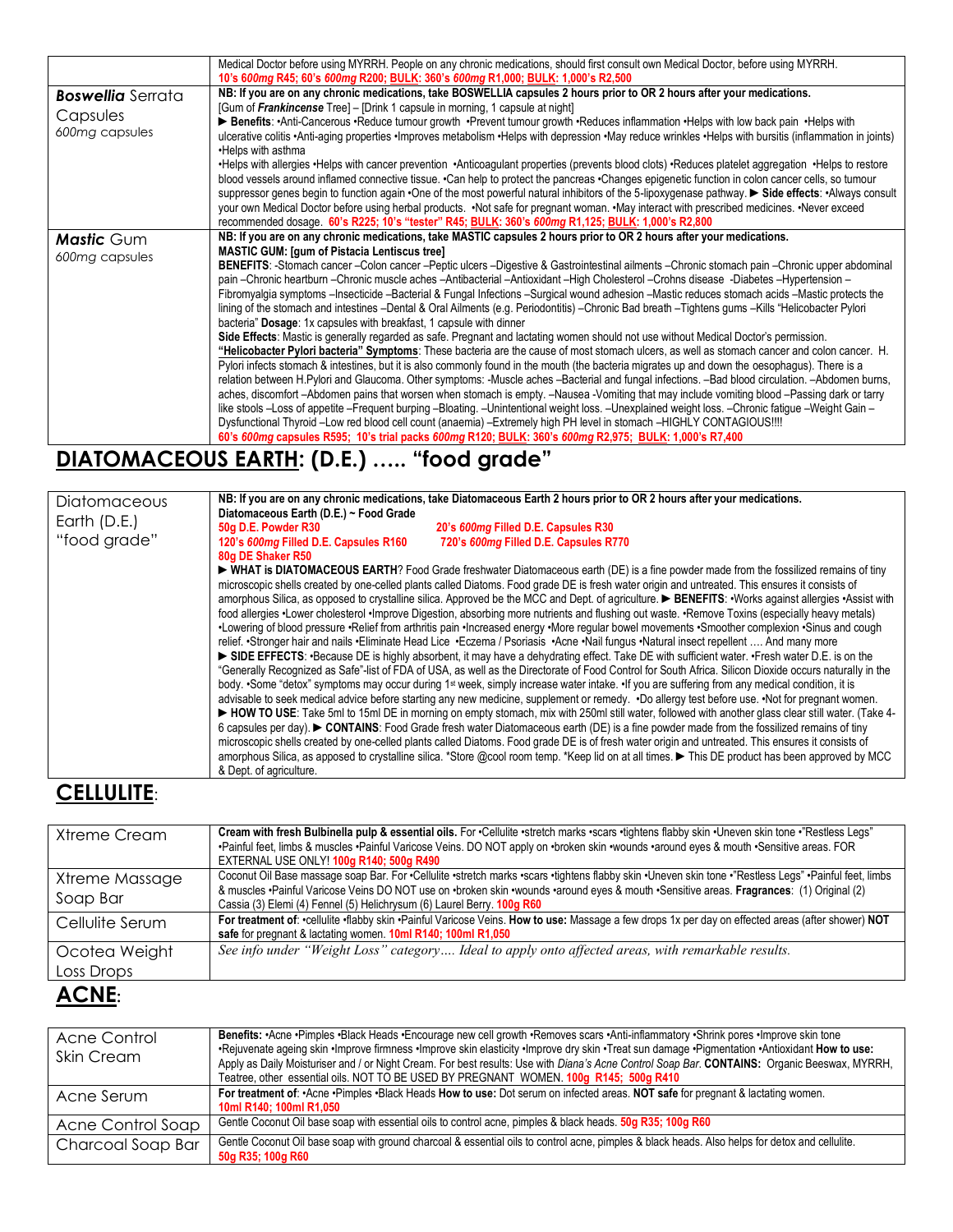Benefits: ·Perks up your skin ·Redness ·Puffy under eyes ·Dark under eyes ·Cellulite ·Anti-inflammatory ·Even skin tone ·Alert appearance ·Anti-Ageing •Tightens skin •Relaxes your face •Reduces risk of skin cancer •Acne / pimples •Antibacterial •Anti-Microbial •Anti-Fungal •Antioxidant •UVrays Protection **Side effects:** Not for people with bee product allergies. **How to use:** : •Use 2-4x per week •Apply, leave on for 60 min •Rinse & apply any Diana's Skin Toner & Day / Night Cream **CONTAINS:** Organic Beeswax, Raw Honey, 100% Coffee & other 100% natural ingredients. **50g R140; 100g R220; 500g R880**

### **SKIN, HAIR, NAILS**:

|                                             | Benefits: ·Repels head lice, mosquitoes, ticks and fleas ·Cellulite ·Stretch marks ·Scars ·Uneven skin tone ·"Restless Legs" ·Painful feet, limbs &                                                                                                                                                                                                                                                                                                                                                                                                                               |
|---------------------------------------------|-----------------------------------------------------------------------------------------------------------------------------------------------------------------------------------------------------------------------------------------------------------------------------------------------------------------------------------------------------------------------------------------------------------------------------------------------------------------------------------------------------------------------------------------------------------------------------------|
| <b>Repellent Cream</b>                      | muscles ·Painful Varicose Veins ·Skin Rejuvenation ·Anti-Ageing ·Old age spots ·Pigmentation ·Dry, rough, flaky, itchy skin ·Re-hydration of skin                                                                                                                                                                                                                                                                                                                                                                                                                                 |
|                                             | .Insect/Bee/Spider bites ."Fly away" for pets<br>100g R110; 500g R300                                                                                                                                                                                                                                                                                                                                                                                                                                                                                                             |
| Repellent Soap                              | Gentle Coconut Oil base soap with essential oils to repel insects. 50g R35; 100g R60                                                                                                                                                                                                                                                                                                                                                                                                                                                                                              |
| <b>B-LIFT Cream</b>                         | (Breast Firming treatment) Also for treatment of: .Cellulite . Scars .stretch marks .tightens flabby skin .Uneven skin tone ."Restless Legs" .Painful<br>feet, limbs & muscles .Painful Varicose Veins. 100g R180; 500g R490                                                                                                                                                                                                                                                                                                                                                      |
| No-No Cream                                 | Treatment & relief: PILES (safe to use internally); Varicose Veins; Cholesterol spots around eyes; Healing of small wounds; Mosquito bites;<br>Vaginal infection; Muscle spasms; Painful limbs and joints; Ear pain, Nasal congestion; Chest congestion. 50ml R80; 100g R140; 500g R560                                                                                                                                                                                                                                                                                           |
| No-Sweat                                    | *Natural Antiperspirant *Apply to underarms *Also hands, feet, face and rest of body<br>****Contains no chemicals, 9luminium, alcohol. 50ml R80; 100g R140; 500g R560                                                                                                                                                                                                                                                                                                                                                                                                             |
| Cal-BEE                                     | 100% NATURAL TOOTHPASTE. Oral Health Benefits: . Whitens teeth . Freshens breath . Antibacterial . Antifungal . Anti-inflammatory . Ideal for                                                                                                                                                                                                                                                                                                                                                                                                                                     |
| Toothpaste                                  | sensitive teeth .Heals, reverse & prevent gum disease .Helps for chronic bad breath ("Halitosis") How to use: .Brush and rinse your mouth with warm<br>water. •Rinse toothbrush with hot water. •DON'T SWALLOW the paste. •Not for people with bee-product allergies. •Due to MYRRH content, it is NOT<br>safe for pregnant & lactating women. CONTAINS: Beeswax, Raw Honey, Calcium Clay, Myrrh, Cinnamon, Peppermint. (Contains NO chemicals,<br>alcohol, or SLES). 50g R70                                                                                                     |
| <b>B-Fresh Foot Powder</b>                  | *For smelly, sweaty feet *Antibacterial *Antifungal. 250g R95                                                                                                                                                                                                                                                                                                                                                                                                                                                                                                                     |
| Cuticle & Nail                              | ~ For Stronger & Longer Nails ~ Contains: Jojoba, Evening Primrose, Myrrh, and other Essential Oils<br><b>10ml R90</b>                                                                                                                                                                                                                                                                                                                                                                                                                                                            |
| Growth Oil                                  |                                                                                                                                                                                                                                                                                                                                                                                                                                                                                                                                                                                   |
| LAV-ish Lash Serum                          | •Vir "Welige Wimpers" •Also for Stronger nails * •Apply thin layer serum to lash line at night. •Apply on nails & cuticles. Contains: Lavender, Argan &<br>other Essential Oils. 10ml R90                                                                                                                                                                                                                                                                                                                                                                                         |
| 100% Natural Tissue                         | "For Healthy Skin, Hair, Nails". For Treatment of: •Rehydrating Ageing skin •Antioxidant •Acne & pimples •Psoriasis & Eczema •Hair loss, dry hair &                                                                                                                                                                                                                                                                                                                                                                                                                               |
| Serum (Oil)                                 | Dandruff .Dry irritated skin .Prevention of stretch marks .Treatment of stretch marks .Reduce age spots .Scars .Sun damage .Skin Tightening<br>•Wound healing •Broken veins •Anti-inflammatory •Cancer prevention •Brittle nails. ADDED BENEFITS: Vit A, B1, B2, D, E, lecithin, potassium,<br>vitamin E. It increases amount of collagen in skin, which is under attack as we grow older. Rich in sterolin. Sterolins can penetrate deeply into skin<br>tissue to effectively treat old age spots and ageing skin. 10ml R80; 100ml R410                                          |
| Natural Skin Toner                          | Removes impurities, tighter pores, deep cleanse, PH Balancer, controls oil. All natural botanical product to leave your skin fresh and clean. Contains<br>no alcohol. 100ml R80                                                                                                                                                                                                                                                                                                                                                                                                   |
| <b>Natural Cleansing</b>                    | *Contains no soap *Gentle on skin *Ideal for all skin types *Deep cleansing *Shrink pores *Rejuvenate ageing skin *Pleasant natural fragrance                                                                                                                                                                                                                                                                                                                                                                                                                                     |
| Milk                                        | How to use: Apply a small quantity over face, massage gently, and rinse with lukewarm water, or wipe with dry cloth or cotton wipe.<br>•Ideal to remove makeup. •Use as lightweight moisturizer. •Use as "skin primer".                                                                                                                                                                                                                                                                                                                                                           |
| <b>NEW PRODUCT</b>                          | 100ml R80; 500ml "refill" R300<br>BB                                                                                                                                                                                                                                                                                                                                                                                                                                                                                                                                              |
| Natural Make Up                             | •Cleansing •Moisturizing •Antiseptic •Non-greasy •Anti-inflammatory •Antioxidant •Sebum Replacement •Eliminate excess Sebum •Ideal for pimples                                                                                                                                                                                                                                                                                                                                                                                                                                    |
| Remover                                     | & acne ·Unclog/Shrink pores ·Natural Astringent ·Improve skin tone ·Improve firmness ·Reducing wrinkles / ageing ·Minimize dark under eyes. How<br>to use: 1) apply 4-6 drops on skin 2) Gently wipe with cotton wipes or damp cloth. Don't stretch or pull skin.<br>10ml R70; 100ml R560                                                                                                                                                                                                                                                                                         |
| Anti-Bacterial Soap                         | Gentle Coconut Oil base soap with essential oils to kill bacteria.<br>100g R60                                                                                                                                                                                                                                                                                                                                                                                                                                                                                                    |
| Head Lice Shampoo                           | .Gentle & effective Head Lice Shampoo. CONTAINS: Neem & other essential oils. Contains NO harsh chemicals. 100ml R80                                                                                                                                                                                                                                                                                                                                                                                                                                                              |
| <b>Head Lice Treatment</b>                  | Gentle & effective all natural Head Lice Treatment. CONTAINS: Neem & other essential oils. Contains NO harsh chemicals. 100ml R80                                                                                                                                                                                                                                                                                                                                                                                                                                                 |
| Head Lice Soap                              | Gentle Coconut Oil base soap with essential oils to kill Head Lice and repel insects. 100g R60                                                                                                                                                                                                                                                                                                                                                                                                                                                                                    |
| Myrrh Incense Oil<br>(Anointing Oil)        | Lovely Fragrance. With Myrrh, Frankincense and other essential oils. *Due to MYRRH content, it is NOT safe for pregnant & lactating women.<br>10ml R160; 100ml R1,280                                                                                                                                                                                                                                                                                                                                                                                                             |
| <b>Essential Anti-</b>                      | Benefits: · Excellent Menopause treatment · Relaxing · Rejuvenating · Calming. Contains: Myrrh, Frankinsence, Teatree and other essential oils.                                                                                                                                                                                                                                                                                                                                                                                                                                   |
| Ageing Bath Oil                             | Highly concentrated. How to use: +Add 5 - 10ml to bath water. •DON'T apply the neat oil directly on skin *Due to MYRRH content, it is NOT safe for<br>pregnant & lactating women 100ml R220                                                                                                                                                                                                                                                                                                                                                                                       |
| 100% Natural Lip                            | Fragrances: •Geranium •Grapefruit •unfragranced. 15g Acrylic Jar R55                                                                                                                                                                                                                                                                                                                                                                                                                                                                                                              |
| Ointment                                    |                                                                                                                                                                                                                                                                                                                                                                                                                                                                                                                                                                                   |
| Lip Balms: Bulbinella<br>OR Beeswax         | Flavours .Unfragranced .Cherry .Vanilla .Marshmallow .Bubblegum .Lime-coconut. 25g R35                                                                                                                                                                                                                                                                                                                                                                                                                                                                                            |
| Moringa Oil Soap                            | Gentle Coconut Oil base soap with Moringa Oil, for various skin ailments & AA. 100g R60                                                                                                                                                                                                                                                                                                                                                                                                                                                                                           |
| Coconut Oil                                 | 100% refined Coconut oil. There are literally 101 different uses for Coconut Oil. 500g R75                                                                                                                                                                                                                                                                                                                                                                                                                                                                                        |
| RAW Honey                                   | 100% RAW honey. It is a characteristic of raw honey to crystallize. Never microwave crystallized honey, put container in hot water, allow honey to                                                                                                                                                                                                                                                                                                                                                                                                                                |
| (from Highveld region)                      | "melt" 760g plastic tub R150                                                                                                                                                                                                                                                                                                                                                                                                                                                                                                                                                      |
| <b>Hand Sanitizer</b>                       | Hand Sanitizer (100% natural, contains no alcohol/chemicals. 100% plant based. 100ml R80                                                                                                                                                                                                                                                                                                                                                                                                                                                                                          |
| <b>Heartburn Drops</b><br>(The Alternative) | The Alternative!<br>For: Chronic heartburn and prevention of heartburn. Improves digestion. Reduces bloating. Weight loss. Diuretic. Antidepressant.<br>How to use: Add 6-8 drops in 500ml water bottle, and fill with still water. Shake well before every use. Drink 2x 500ml (1Lt) of mixture per day. Start<br>taking mixture after breakfast, taking regular sips during day. Mixture can also be taken during the night. Mixture can be taken as precautionary<br>measure.<br>For more effective use: add 1/2 teaspoon Diatomaceous Earth Powder to each mixture (optional) |
|                                             | Contains: Ocotea, Lemon, Lavender and other natural oils.<br>Precaution: - People on any chronic medications, should first consult own Medical Doctor.<br>NOTE: If you are on any chronic medication, take this mixture 2 hour before or after your medication.<br>10ml R180; 100ml R1,150                                                                                                                                                                                                                                                                                        |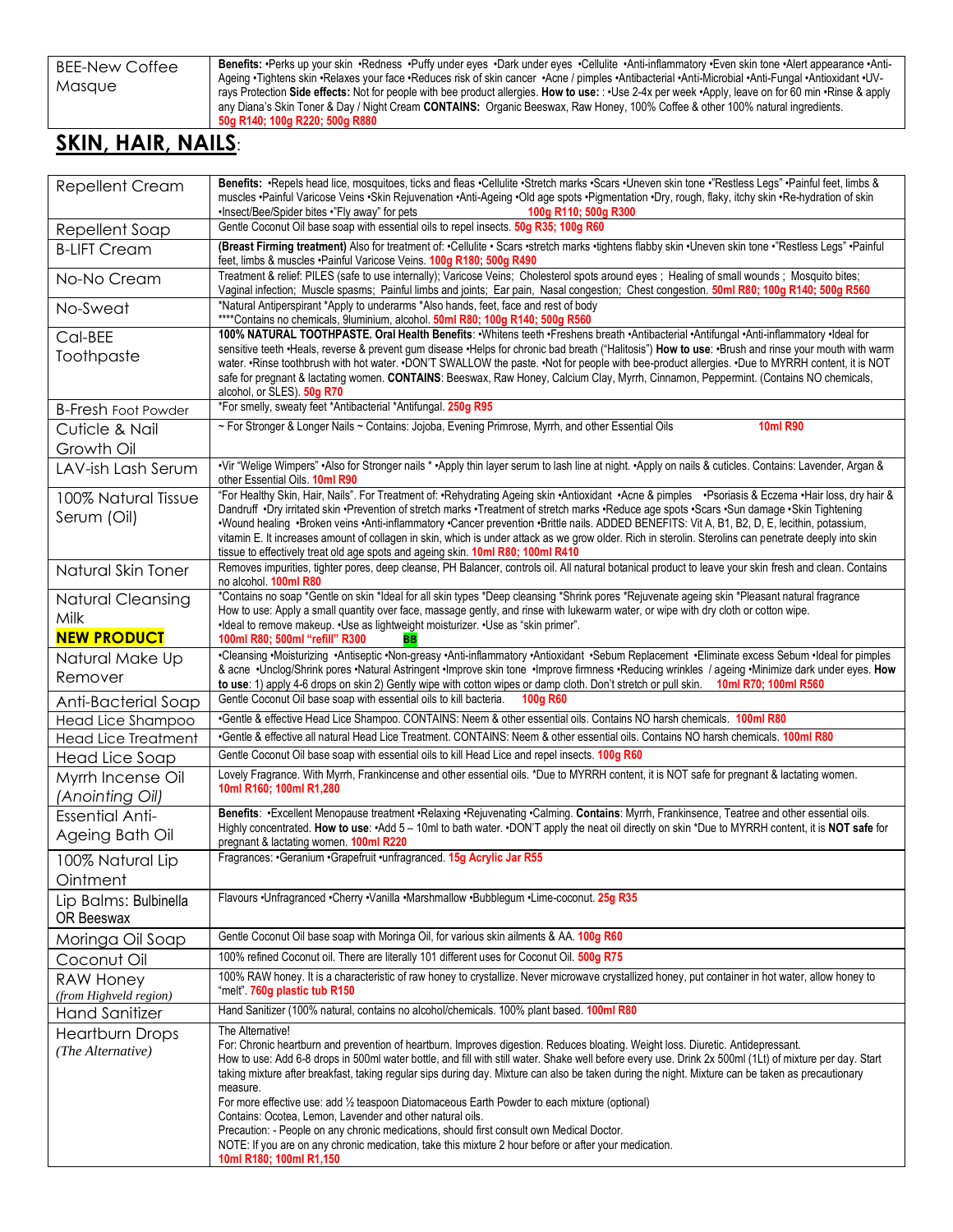# BulbiBABY**SKIN CARE**:

| Soap Bar                | Gentle Coconut Oil base soap with Lavender & other Essential Oils. 50g R35; 100g R60                                                                                                                                                                                                                                                                                                                                                                                                                                                           |
|-------------------------|------------------------------------------------------------------------------------------------------------------------------------------------------------------------------------------------------------------------------------------------------------------------------------------------------------------------------------------------------------------------------------------------------------------------------------------------------------------------------------------------------------------------------------------------|
| <b>Bulbinella Cream</b> | Benefits: Gentle Bulbinella Cream to keep baby's skin soft & moisturized. Eczema, Boils, Ringworms, Warts, All burn wounds, Sunburn,<br>Vaginal/Penal rashes & infections, Fungal infections, Herpes, Dry, rough, flaky, itchy skin, Cradle Cap, Insect bites, Bee stings, Spider bites, Nappy<br>rash, Cuts, Bruises, Sinus congestion, Ear pain, Sore throat, Teething, Insect repellent. CONTAINS: Bulbinella, Lavender. 100g R145; 500g R410 BB                                                                                            |
| Gentle Skin Cream       | Benefits: Gentle Skin Cream to keep baby's skin soft and moisturized. How to use: Apply after bath time. CONTAINS: Beeswax, Lavender.<br>100g R145; 500g R410                                                                                                                                                                                                                                                                                                                                                                                  |
| <b>Barrier Cream</b>    | Benefits: For prevention and treatment of Nappy Rash. How to use: Apply with every nappy change. CONTAINS: Beeswax, Lavender.<br>100g R145; 500g R410                                                                                                                                                                                                                                                                                                                                                                                          |
| Massage Serum           | Benefits: · Gentle Serum to keep baby's skin soft and moisturized · Eczema · Boils · Ringworms · Warts · Fungal infections · Herpes · Dry, rough, flaky,<br>itchy skin •Cradle Cap •Insect bites •Bee stings •Spider bites •Bruises •Sinus congestion •Ear pain •Insect repellent •Promotes better sleeping<br>patterns. How to use: 1) Gently massage baby after bath time. For best results use all BulbiBABY Products. *Do allergy test before use.<br><b>CONTAINS:</b> Lavender, and other gentle essential oils. 10ml R140; 100ml R1,050. |

## **Health" SERUMS & SERUM SOAP BARS:** (And Other serums)

| Myrrh Incense Oil<br>(Reukolie)      | Fragrant Anointing Oil. *Due to MYRRH content, it is NOT safe for pregnant & lactating women.<br>10ml R160; 100ml R1,280                                                                                                                                                                                                                                                                                                                                                                                                                                                                                                                                                                                                                                                                                                                                                                                                                                                                                                                                                                                                                                                                                                                    |
|--------------------------------------|---------------------------------------------------------------------------------------------------------------------------------------------------------------------------------------------------------------------------------------------------------------------------------------------------------------------------------------------------------------------------------------------------------------------------------------------------------------------------------------------------------------------------------------------------------------------------------------------------------------------------------------------------------------------------------------------------------------------------------------------------------------------------------------------------------------------------------------------------------------------------------------------------------------------------------------------------------------------------------------------------------------------------------------------------------------------------------------------------------------------------------------------------------------------------------------------------------------------------------------------|
| Myrrh Incense Soap                   | Gentle Coconut Oil base soap with essential oils for emotional relaxation. 100g R60                                                                                                                                                                                                                                                                                                                                                                                                                                                                                                                                                                                                                                                                                                                                                                                                                                                                                                                                                                                                                                                                                                                                                         |
| Acne Serum                           | For treatment of: .Acne .Pimples .Black Heads. How to use: Dot serum on infected areas. NOT safe for pregnant & lactating women.<br>10ml R140; 100ml R1,050                                                                                                                                                                                                                                                                                                                                                                                                                                                                                                                                                                                                                                                                                                                                                                                                                                                                                                                                                                                                                                                                                 |
| Acne Control Soap                    | Gentle Coconut Oil base soap with essential oils to control acne, pimple, black heads. 100g R60                                                                                                                                                                                                                                                                                                                                                                                                                                                                                                                                                                                                                                                                                                                                                                                                                                                                                                                                                                                                                                                                                                                                             |
| <b>ADHD Serum</b>                    | For treatment of: •ADHD •Depression •Stress •Anxiety. How to use: Massage a few drops 2x per day on: wrists, neck, behind ears, in the bends of<br>your arms, legs, ankles. NOT safe for pregnant & lactating women. Important: Continue to use all prescription medicine. Safe for children from 3<br>years. 10ml R220; 100ml R1,650                                                                                                                                                                                                                                                                                                                                                                                                                                                                                                                                                                                                                                                                                                                                                                                                                                                                                                       |
| ADHD Soap Bar                        | Gentle Coconut Oil base soap with essential oils to treat ADHD symptoms. 100g R60                                                                                                                                                                                                                                                                                                                                                                                                                                                                                                                                                                                                                                                                                                                                                                                                                                                                                                                                                                                                                                                                                                                                                           |
| Andropause Serum<br>(Male menopause) | Known symptoms of Andropause (Male Menopause) •Low testosterone levels •Low Libido •Erectile dysfunction •Weight gain •Loss of muscle mass<br>•Loss of bone density •Loss of strength •Depression •Fatigue •Prostate enlargement •Irritability •Mood swings •Hot flashes •Loss of concentration<br>Various combinations of these symptoms may be experienced from the age of 40. Contains: Idaho Blue Spruce & other natural Oils<br>How to use: Apply a few drops twice a day on wrists, neck, behind ears, in the bends of your arms and legs, and ankles. For external use only.<br>10ml R220; 100ml R1,650                                                                                                                                                                                                                                                                                                                                                                                                                                                                                                                                                                                                                              |
| Andropause soap                      | Gentle Coconut Oil base soap with essential oils to treat Andropause. 100g R60                                                                                                                                                                                                                                                                                                                                                                                                                                                                                                                                                                                                                                                                                                                                                                                                                                                                                                                                                                                                                                                                                                                                                              |
| Anti-Cancer Serum                    | For treatment of: •Cancer prevention •Alternative cancer treatment. •Contains Frankincense & Myrrh which boost immune system, and add vitality.<br>How to use: Put 1 drop on tongue 4x per day. For people from 13yr.<br>NOT safe for pregnant & lactating women. 10ml R140; 100ml R1,050                                                                                                                                                                                                                                                                                                                                                                                                                                                                                                                                                                                                                                                                                                                                                                                                                                                                                                                                                   |
| Anti-Cancer Soap                     | Gentle Coconut Oil base soap with essential oils. 100g R60                                                                                                                                                                                                                                                                                                                                                                                                                                                                                                                                                                                                                                                                                                                                                                                                                                                                                                                                                                                                                                                                                                                                                                                  |
| Anti-Depressant<br>Serum             | For treatment of: •Depression •Stress. How to use: Massage a few drops 2x per day on: wrists, neck, behind ears, in the bends of your arms, legs,<br>ankles. NOT safe for pregnant & lactating women. 10ml R140; 100ml R1,050                                                                                                                                                                                                                                                                                                                                                                                                                                                                                                                                                                                                                                                                                                                                                                                                                                                                                                                                                                                                               |
| Anti-Depressant Soap                 | Gentle Coconut Oil base soap with essential oils to treat depression symptoms. 100g R60                                                                                                                                                                                                                                                                                                                                                                                                                                                                                                                                                                                                                                                                                                                                                                                                                                                                                                                                                                                                                                                                                                                                                     |
| Aphro-D 50+ Serum<br><b>NEW</b>      | For treatment of: to increase Estrogen levels, to increase female libido. Also for Stress, Hot Flashes, Vaginal Dryness, Mood Swings, Depression<br>Anxiety. How to use: Apply a few drops twice a day inside navel, on inner thighs, and also on genitalia, specifically the clitoris. Pleasant fragrance.<br>10ml R220; 100ml R1,650                                                                                                                                                                                                                                                                                                                                                                                                                                                                                                                                                                                                                                                                                                                                                                                                                                                                                                      |
| Aphro-D 50+ Soap                     | Gentle Coconut Oil base soap with essential oils to treat low Estrogen levels. 100g R60                                                                                                                                                                                                                                                                                                                                                                                                                                                                                                                                                                                                                                                                                                                                                                                                                                                                                                                                                                                                                                                                                                                                                     |
| Arthritis Serum                      | For treatment of: •Arthritis •Joint Pains. How to use: Massage a few drops 2x p day on affected areas. NOT safe for pregnant & lactating women.<br>10ml R140; 100ml R1,050                                                                                                                                                                                                                                                                                                                                                                                                                                                                                                                                                                                                                                                                                                                                                                                                                                                                                                                                                                                                                                                                  |
| Arthritis Soap Bar                   | Gentle Coconut Oil base soap with essential oils to treat Arthritis symptoms. 100g R60                                                                                                                                                                                                                                                                                                                                                                                                                                                                                                                                                                                                                                                                                                                                                                                                                                                                                                                                                                                                                                                                                                                                                      |
| Asthma Serum                         | For treatment of: · Asthma · Respiratory ailments. How to use: Massage a few drops 3x per day on chest and back. NOT safe for pregnant &<br>lactating women. 10ml R140; 100ml R1,050                                                                                                                                                                                                                                                                                                                                                                                                                                                                                                                                                                                                                                                                                                                                                                                                                                                                                                                                                                                                                                                        |
| Asthma Soap Bar                      | Gentle Coconut Oil base soap with essential oils to treat asthma, respiratory problems. 100g R60                                                                                                                                                                                                                                                                                                                                                                                                                                                                                                                                                                                                                                                                                                                                                                                                                                                                                                                                                                                                                                                                                                                                            |
| <b>Beard Oil</b><br>(Baard Olie)     | For treatment of: healthy growing beard. Also for shine, and extra growth. Contains Idaho Blue Spruce, Cedarwood, Patchouli and other natural oils.<br>How to use: best time to apply is right after hot shower. Towel dry your beard, put 2-3 drops on palm of hands, spread evenly over beard, comb<br>through. 10ml R140; 100ml R1,050                                                                                                                                                                                                                                                                                                                                                                                                                                                                                                                                                                                                                                                                                                                                                                                                                                                                                                   |
| <b>Beard Oil soap</b>                | Gentle Coconut Oil base soap with essential oils for healthy growing beard. 100g R60                                                                                                                                                                                                                                                                                                                                                                                                                                                                                                                                                                                                                                                                                                                                                                                                                                                                                                                                                                                                                                                                                                                                                        |
| Cellulite Serum                      | For treatment of: .cellulite ·flabby skin ·Painful Varicose Veins. How to use: Massage a few drops 1x per day on effected areas (after shower). NOT<br>safe for pregnant & lactating women. 10ml R140; 100ml R1,050                                                                                                                                                                                                                                                                                                                                                                                                                                                                                                                                                                                                                                                                                                                                                                                                                                                                                                                                                                                                                         |
| Cellulite Soap Bar                   | Gentle Coconut Oil base soap with ground charcoal & essential oils to treat cellulite. Also helps for detox, and acne, pimples & black heads.<br>100a R60                                                                                                                                                                                                                                                                                                                                                                                                                                                                                                                                                                                                                                                                                                                                                                                                                                                                                                                                                                                                                                                                                   |
| Chronic Fatigue<br>Serum             | For treatment of: .Chronic Fatigue .Mental Fatigue. How to use: Massage a few drops 2x per day on: wrists, neck, behind ears, in the bends of your<br>arms, legs, ankles. Don't use after 17h00. NOT safe for pregnant & lactating women. 10ml R140; 100ml R1,050                                                                                                                                                                                                                                                                                                                                                                                                                                                                                                                                                                                                                                                                                                                                                                                                                                                                                                                                                                           |
| Chronic Fatigue Soap                 | Gentle Coconut Oil base soap with essential oils to treat Chronic Fatigue. 100g R60                                                                                                                                                                                                                                                                                                                                                                                                                                                                                                                                                                                                                                                                                                                                                                                                                                                                                                                                                                                                                                                                                                                                                         |
| <b>DMSO Pain Blocker</b><br>serum    | Benefits: 300+ uses: Effective Pain Blocker. Improves blood supply to injury. Amyloidosis, Head injuries, Strokes, Scleroderma, Eczema,<br>Headaches, Migraines, Haemorrhoids, Soften scar tissue, Keloids, Boosts immune system, Altemative treatment for HIV (controversial), Increase<br>production of white blood cells, Antibacterial, Antiviral, Antifungal, Infections, Shingles, Mental relaxation, Heavy metal detox, Burns, Inflammation,<br>Osteoarthritis, Rheumatoid Arthritis, Corns, calluses, bunions, hammertoes, heel spurs, Varicose veins, thrombophlebitis, mental disorders, Anti-<br>Cancerous. IMPORTANT: DMSO is a deep tissue penetrator, penetrating everything on your skin and hands into your tissue. Therefore it is of utmost<br>importance to ensure that your skin and hands are thoroughly clean. DMSO was discovered by scientists in late 19 <sup>th</sup> century, it is a wood pulping by-<br>product. It is an Organo-sulfur compound with formula (CH3)2SO. This serum contains 99% DMSO, peppermint oil. WARNING: This product has a<br>very foul smell, whilst using this serum it is important to shower regularly, drink 4-6 glasses still water each day. Not for pregnant / lactation women. |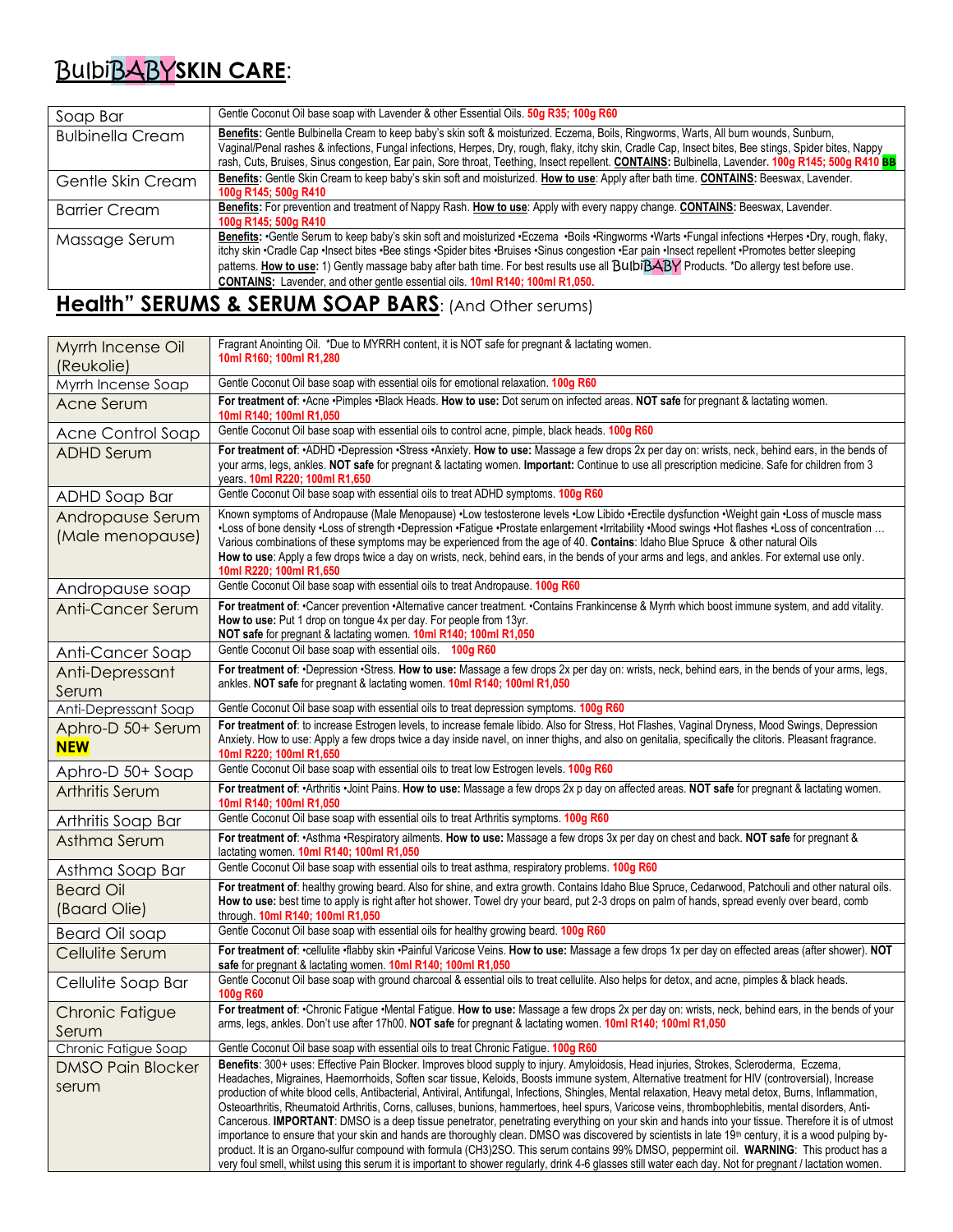|                               | DMSO increases the effects of your chronic medication. How to use: Apply directly onto skin. Or put 2-4 drops on tongue 3x per day.<br>10ml R140; 100ml R1,050                                                                                                                                                                                                                                                                                                                                                                                                                                                                                                                                                                                                                                                                                                                                               |
|-------------------------------|--------------------------------------------------------------------------------------------------------------------------------------------------------------------------------------------------------------------------------------------------------------------------------------------------------------------------------------------------------------------------------------------------------------------------------------------------------------------------------------------------------------------------------------------------------------------------------------------------------------------------------------------------------------------------------------------------------------------------------------------------------------------------------------------------------------------------------------------------------------------------------------------------------------|
| DMSO soap bar                 | Gentle Coconut Oil base soap with essential oils to treat Chronic pain and more. 100g R60                                                                                                                                                                                                                                                                                                                                                                                                                                                                                                                                                                                                                                                                                                                                                                                                                    |
| Eczema Serum                  | For treatment of: .Eczema .Psoriasis .Skin allergies .Rashes .Itchy Skin. How to use: Massage a few drops 2x per day on infected areas (after<br>shower) NOT safe for pregnant & lactating women. 10ml R140; 100ml R1,050                                                                                                                                                                                                                                                                                                                                                                                                                                                                                                                                                                                                                                                                                    |
| Eczema Soap Bar               | Gentle Coconut Oil base soap with E. oils for .Eczema .Psoriasis .Skin allergies .Rashes .Itchy Skin. 100g R60                                                                                                                                                                                                                                                                                                                                                                                                                                                                                                                                                                                                                                                                                                                                                                                               |
| Fibromyalgia                  | For treatment of: Fibromyalgia symptoms. How to use: Massage a few drops 2x per day on all JOINT areas.                                                                                                                                                                                                                                                                                                                                                                                                                                                                                                                                                                                                                                                                                                                                                                                                      |
| Serum                         | NOT safe for pregnant & lactating women. 10ml R140; 100ml R1,050                                                                                                                                                                                                                                                                                                                                                                                                                                                                                                                                                                                                                                                                                                                                                                                                                                             |
| Fibromyalgia Soap bar         | Gentle Coconut Oil base soap with Essential Oils to treat and relieve Fibromyalgia symptoms. 100g R60<br>For treatment of: · Hair Loss · Encourages natural hair growth. How to use: Massage a few drops every second day directly onto scalp. Will not leave                                                                                                                                                                                                                                                                                                                                                                                                                                                                                                                                                                                                                                                |
| <b>Hair Growth Serum</b>      | your hair greasy. NOT safe for pregnant & lactating women.<br>10ml R140; 100ml R1,050                                                                                                                                                                                                                                                                                                                                                                                                                                                                                                                                                                                                                                                                                                                                                                                                                        |
| <b>Hair Growth</b>            | Gentle Coconut Oil base soap with Essential Oils to encourage hair growth. Use instead of regular shampoo. Rinse thoroughly. 100g R60                                                                                                                                                                                                                                                                                                                                                                                                                                                                                                                                                                                                                                                                                                                                                                        |
| Soap Bar                      |                                                                                                                                                                                                                                                                                                                                                                                                                                                                                                                                                                                                                                                                                                                                                                                                                                                                                                              |
| <b>Happy Hormone</b><br>Serum | For treatment of: •Hormones keep your body balanced, and affect your mood, health, weight, metabolism, sleep, libido and even fertility. These<br>hormones include: Oxytocin: "love & bonding hormone". Dopamine: "motivation & reward hormone". Serotonin: "satisfaction hormone". This<br>hormone regulates depression. How to use: Apply drops behind ears, base of neck, bends of arms, legs. 3x per day. NOT safe for pregnant &<br>lactating women Contents: 100% natural oils to stimulate happy hormones. 10ml R140; 100ml R1,050                                                                                                                                                                                                                                                                                                                                                                    |
| Happy Hormone                 | Gentle Coconut Oil base soap with Essential Oils to stimulate Happy Hormones. 100g R60                                                                                                                                                                                                                                                                                                                                                                                                                                                                                                                                                                                                                                                                                                                                                                                                                       |
| soap                          |                                                                                                                                                                                                                                                                                                                                                                                                                                                                                                                                                                                                                                                                                                                                                                                                                                                                                                              |
| <b>Hearing Loss Serum</b>     | For treatment of: .: Permanent hearing loss + mild relief of Tinnitus . How to use: Massage 2 drops 3x p/day behind ears, as well as by the entrance<br>of the ear canal. Foods that alleviate tinnitus: bananas, pineapple, Vit B12, Zinc, Potassium, green vegetables. Foods that should be avoided:<br>table salt, sugar, sweets, chocolates, sulphite, trans fats, saturated fats, vegetable oils, MSG, alcohol, caffeine, artificial sweeteners, refined<br>carbohydrates. NOT safe for pregnant & lactating women. *Do allergy test before use. Contents: Cypress, Helicrysum, Juniper & other natural Oils.<br>10ml R140; 100ml R1,050                                                                                                                                                                                                                                                                |
| Insomnia Serum                | For treatment of: · Insomnia · Depression · Stress. How to use: Massage a few drops at night on: wrists, neck, behind ears, bends of arms, legs,                                                                                                                                                                                                                                                                                                                                                                                                                                                                                                                                                                                                                                                                                                                                                             |
| Insomnia Soap Bar             | ankles. NOT safe for pregnant & lactating women. 10ml R140; 100ml R1,050<br>Gentle Coconut Oil base soap with essential oils to treat insomnia and stress. 100g R60                                                                                                                                                                                                                                                                                                                                                                                                                                                                                                                                                                                                                                                                                                                                          |
| Lymph Drainage                | For treatment of: ·Painful feet, limbs and muscles ·Lymph drainage ·Stress. How to use: Starting at feet, and moving gradually upward, massage                                                                                                                                                                                                                                                                                                                                                                                                                                                                                                                                                                                                                                                                                                                                                               |
| Serum                         | legs in circular motions. Drink sufficient still water each day. NOT safe for pregnant & lactating women. 10ml R140; 100ml R1,050                                                                                                                                                                                                                                                                                                                                                                                                                                                                                                                                                                                                                                                                                                                                                                            |
| Lymph Drainage<br>Soap Bar    | Gentle Coconut Oil base soap with essential oils for Lymph Drainage, Stress. 100g R60                                                                                                                                                                                                                                                                                                                                                                                                                                                                                                                                                                                                                                                                                                                                                                                                                        |
| Menopause Serum               | For treatment of: . Hot Flashes . Night Sweats . Irregular Periods . Loss of Libido . Vaginal Dryness . Mood Swings . Fatigue . Hair Loss . Sleep<br>Disorders .Dizziness .Difficult Concentrating .Bloating .Memory Lapses .Weight Gain .Incontinence .Allergies .Brittle Nails .Changes in Odour<br>Irregular Heartbeat ·Depression ·Anxiety ·Irritability Panic Disorder ·Breast Pain ·Headaches ·Tingling Extremities ·Burning Tongue ·Electric<br>Shocks .Digestive Problems .Itchy skin .Gum Problems .Muscle Tension .Joint Pain .Osteoporosis How to use: Apply a few drops twice a day on<br>wrists, neck, behind ears, in the bends of your arms, legs, ankles. PRECAUTIONS: 1) Always consult your own Medical Doctor before using any<br>herbal remedy. (2) Do not exceed recommended dosage. (3) NOT SAFE for pregnant & lactating women. (4) For external use only.<br>10ml R220; 100ml R1,650 |
| Menopause Soap bar            | Gentle Coconut Oil base soap with essential oils to treat menopause symptoms. 100g R60                                                                                                                                                                                                                                                                                                                                                                                                                                                                                                                                                                                                                                                                                                                                                                                                                       |
| Pain Relief Serum             | For treatment of: ·Painful feet, limbs & muscles ·Painful Varicose Veins. How to use: Massage a few drops 2x per day on: wrists, neck, behind ears,<br>in the bends of your arms, legs, ankles. NOT safe for pregnant & lactating women. 10ml R140; 100ml R1,050                                                                                                                                                                                                                                                                                                                                                                                                                                                                                                                                                                                                                                             |
| Pain Relief Soap              | Gentle Coconut Oil base soap with essential oils for pain relief. 100g R60                                                                                                                                                                                                                                                                                                                                                                                                                                                                                                                                                                                                                                                                                                                                                                                                                                   |
| <b>Quit Smoking</b><br>Serum  | For treatment of: . Quit smoking . Nicotine cravings . Nicotine withdrawal . Mood upliftment. It consists of a combination of Essential oils which imitates<br>the effect of nicotine. How to use: Massage a few drops 3x per day on: wrists, neck, behind ears, in the bends of your arms, legs, ankles. Regarded<br>as safe for pregnant & lactating women. 10ml R140; 100ml R1,050                                                                                                                                                                                                                                                                                                                                                                                                                                                                                                                        |
| <b>Quit Smoking Soap</b>      | Gentle Coconut Oil base soap with essential oils for Quit Smoking. 100g R60                                                                                                                                                                                                                                                                                                                                                                                                                                                                                                                                                                                                                                                                                                                                                                                                                                  |
| Romance Serum                 | For treatment of: •Aphrodisiac •Stress. How to use: Massage a few drops 2x per day on: wrists, neck, behind ears, in the bends of your arms, legs,<br>ankles. NOT safe for pregnant & lactating women. 10ml R140; 100ml R1,050                                                                                                                                                                                                                                                                                                                                                                                                                                                                                                                                                                                                                                                                               |
| Romance Soap                  | Gentle Coconut Oil base soap with essential oils for Aphrodisiac, stress. 100g R60                                                                                                                                                                                                                                                                                                                                                                                                                                                                                                                                                                                                                                                                                                                                                                                                                           |
| <b>Silky Hair Serum</b>       | For treatment of: •Adds natural shine to hair •Hair Loss •Encourages natural hair growth. How to use: Spread 4 drops over towel dried hair. Style as<br>usual. Will not leave your hair greasy. SAFE for pregnant & lactating women. 10ml R140; 100ml R1,050                                                                                                                                                                                                                                                                                                                                                                                                                                                                                                                                                                                                                                                 |
| Silky Hair Soap bar           | Gentle Coconut Oil base soap with Natural Oils to add shine to hair, encourage hair growth. Use instead of regular shampoo. Rinse thoroughly.<br>100g R60                                                                                                                                                                                                                                                                                                                                                                                                                                                                                                                                                                                                                                                                                                                                                    |
| Stop-Snoring Serum            | For treatment of: Snoring, Sleep Apnoea. How to use: Massage a few drops at night on: soles of feet, chest, around nasal area. NOT safe for<br>pregnant & lactating women. 10ml R140; 100ml R1,050                                                                                                                                                                                                                                                                                                                                                                                                                                                                                                                                                                                                                                                                                                           |
| Stop-Snoring Soap             | Gentle Coconut Oil base soap with essential oils for treatment of snoring. 100g R60                                                                                                                                                                                                                                                                                                                                                                                                                                                                                                                                                                                                                                                                                                                                                                                                                          |
| <b>Stress Relief Serum</b>    | For treatment of: .Stress. How to use: Massage a few drops 2x per day on: wrists, neck, behind ears, in the bends of your arms, legs, ankles. NOT<br>safe for pregnant & lactating women. 10ml R140; 100ml R1,050                                                                                                                                                                                                                                                                                                                                                                                                                                                                                                                                                                                                                                                                                            |
| <b>Stress Relief Soap</b>     | Gentle Coconut Oil base soap with essential oils for treatment of stress. 100g R60                                                                                                                                                                                                                                                                                                                                                                                                                                                                                                                                                                                                                                                                                                                                                                                                                           |
| <b>Sugar Craving</b>          | For treatment of: .Sugar Cravings .Weight loss .Better health: regular intake of sugar leads to diabetes, high blood pressure, cholesterol, heart                                                                                                                                                                                                                                                                                                                                                                                                                                                                                                                                                                                                                                                                                                                                                            |
| serum                         | disease, obesity, cellulite, decreases inflammation due to sugar intake, prevents wounds to heal, restless legs, fibromyalgia, insomnia, unexplained<br>aches and pains in body. 10ml R140; 100ml R1,050                                                                                                                                                                                                                                                                                                                                                                                                                                                                                                                                                                                                                                                                                                     |
| Sugar Craving                 | Gentle Coconut Oil base soap with essential oils for treatment of sugar cravings. 100g R60                                                                                                                                                                                                                                                                                                                                                                                                                                                                                                                                                                                                                                                                                                                                                                                                                   |
| soap                          |                                                                                                                                                                                                                                                                                                                                                                                                                                                                                                                                                                                                                                                                                                                                                                                                                                                                                                              |
| <b>Varicose Veins</b>         | For treatment of: ·Varicose Veins ·Spider Veins. How to use: Massage a few drops 2x p day on veins. NOT safe for pregnant & lactating women.<br>10ml R140; 100ml R1,050                                                                                                                                                                                                                                                                                                                                                                                                                                                                                                                                                                                                                                                                                                                                      |
| Serum                         |                                                                                                                                                                                                                                                                                                                                                                                                                                                                                                                                                                                                                                                                                                                                                                                                                                                                                                              |
| Varicose Veins Soap           | Gentle Coconut Oil base soap with essential oils for painful Varicose Veins. 100g R60                                                                                                                                                                                                                                                                                                                                                                                                                                                                                                                                                                                                                                                                                                                                                                                                                        |